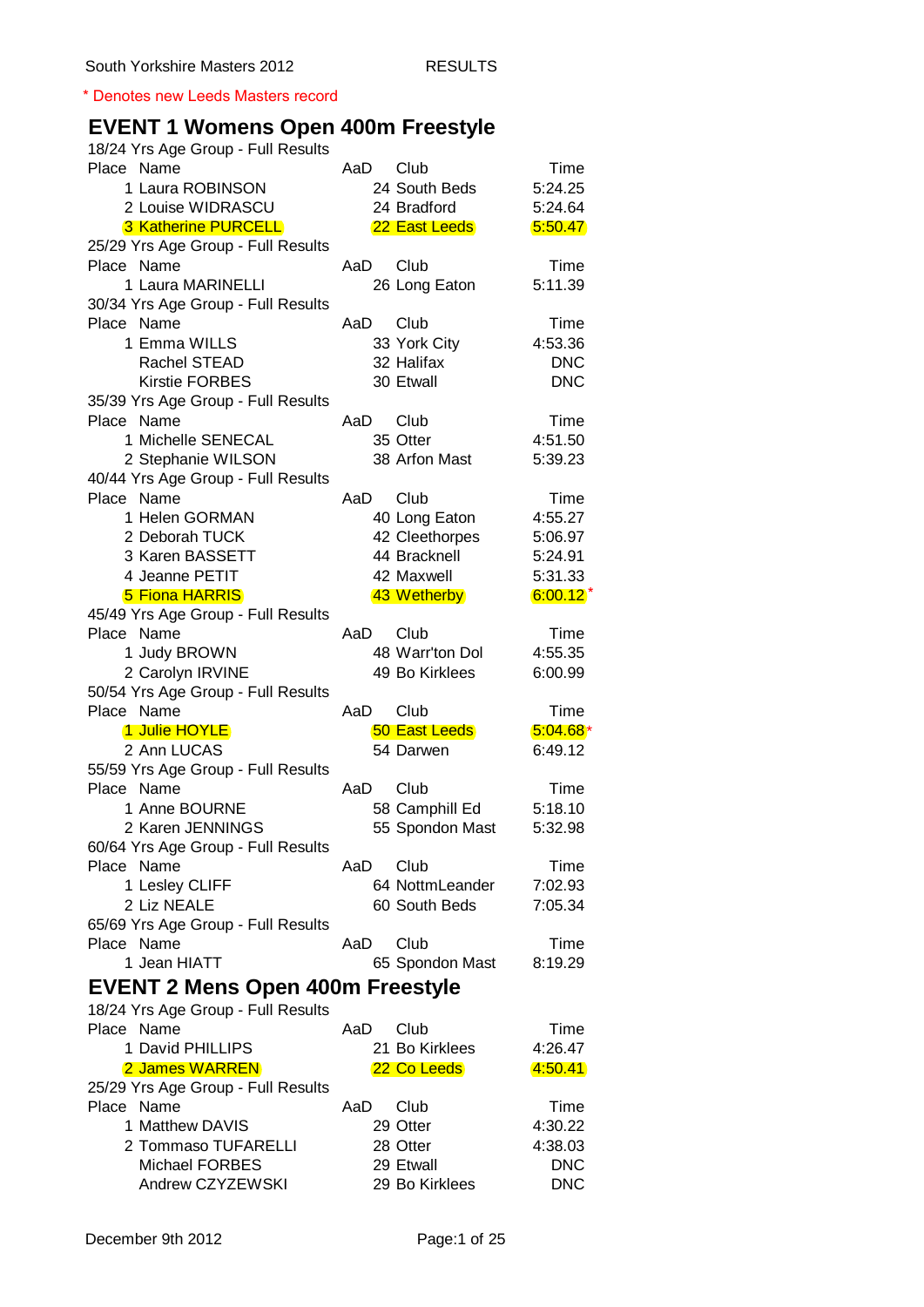| 30/34 Yrs Age Group - Full Results        |     |                      |            |
|-------------------------------------------|-----|----------------------|------------|
| Place Name                                | AaD | Club                 | Time       |
| 1 David ROBERTS                           |     | 31 Otter             | 4:19.98    |
| 2 Richard WILKINSON-HALL                  |     | 34 Co Sheffield      | 4:34.82    |
| 3 Paul NOBLE                              |     | 31 Hull Masters      | 4:48.24    |
| 4 Gregan CLARKSON                         |     | 30 Hull Masters      | 4:53.70    |
| <b>Oliver WHITE</b>                       |     | 34 Exmouth           | <b>DNC</b> |
| 35/39 Yrs Age Group - Full Results        |     |                      |            |
| Place Name                                | AaD | Club                 | Time       |
| 1 Paul ELLIS                              |     | <b>36 East Leeds</b> | 4:40.76    |
| 2 Richard ELLIS                           |     | 39 Armthorpe         | 5:10.16    |
| 40/44 Yrs Age Group - Full Results        |     |                      |            |
| Place Name                                | AaD | Club                 | Time       |
| 1 Jonathan ODDY                           |     | 44 Macclesf'ldM      | 5:11.42    |
| <b>Christopher MORGAN</b>                 |     | 40 Out To Swim       | <b>DNC</b> |
| <b>Paul CLEMENCE</b>                      |     | 42 East Leeds        | <b>DNF</b> |
| 45/49 Yrs Age Group - Full Results        |     |                      |            |
| Place Name                                | AaD | Club                 | Time       |
| 1 Andrew WYCHERLEY                        |     | 47 Co Sheffield      | 4:59.85    |
| 2 Steven CONWAY                           |     | 48 Loughborough      | 5:05.70    |
| 3 Oggy EAST                               |     | 45 Arfon Mast        | 5:48.56    |
| 50/54 Yrs Age Group - Full Results        |     |                      |            |
| Place Name                                | AaD | Club                 | Time       |
| 1 Mark JONES                              |     | 52 Everton           | 4:48.10    |
| 2 Michael COMMONS                         |     | 51 Loughborough      | 4:48.14    |
| 3 Nicholas PARKES                         |     | 51 Middlesboro       | 5:05.93    |
| <b>Stephen ALLEN</b>                      |     | 52 Hull Masters      | <b>DNC</b> |
| 55/59 Yrs Age Group - Full Results        |     |                      |            |
| Place Name                                | AaD | Club                 | Time       |
| 1 Brian GODFREY                           |     | 57 Bo Kirklees       | 5:50.82    |
| 60/64 Yrs Age Group - Full Results        |     |                      |            |
| Place Name                                | AaD | Club                 | Time       |
| 1 Christopher THORP                       |     | 62 Co Derby          | 6:33.98    |
| 2 Paul FLETCHER                           |     | 61 Co Leeds          | $6:34.33*$ |
| 75 Yrs/Over Age Group - Full Results      |     |                      |            |
| Place Name                                | AaD | Club                 | Time       |
| 1 Ted EVANS                               |     | 77 Co Derby          | 8:07.82    |
|                                           |     |                      |            |
| <b>EVENT 3 Womens Open 50m Backstroke</b> |     |                      |            |
| 18/24 Yrs Age Group - Full Results        |     |                      |            |
| Place Name                                | AaD | Club                 | Time       |
| 1 Alais RICARD                            |     | 21 East Leeds        | 35.08      |
| 2 Kate ROBINSON                           |     | 21 South Beds        | 35.85      |
| 3 Charlotte WHITE                         |     | 24 Macclesf'ldM      | 36.95      |
| 4 Fiona CONWAY                            |     | 22 Loughborough      | 42.33      |
| 25/29 Yrs Age Group - Full Results        |     |                      |            |
| Place Name                                | AaD | Club                 | Time       |
| 1 Claire SNEE                             |     | 25 Rotherham Mo      | 33.73      |
| 2 Deborah CROSSLAND                       |     | 25 Bo Kirklees       | 34.46      |
| 3 Sarah CLARK                             |     | 25 Hull Masters      | 37.28      |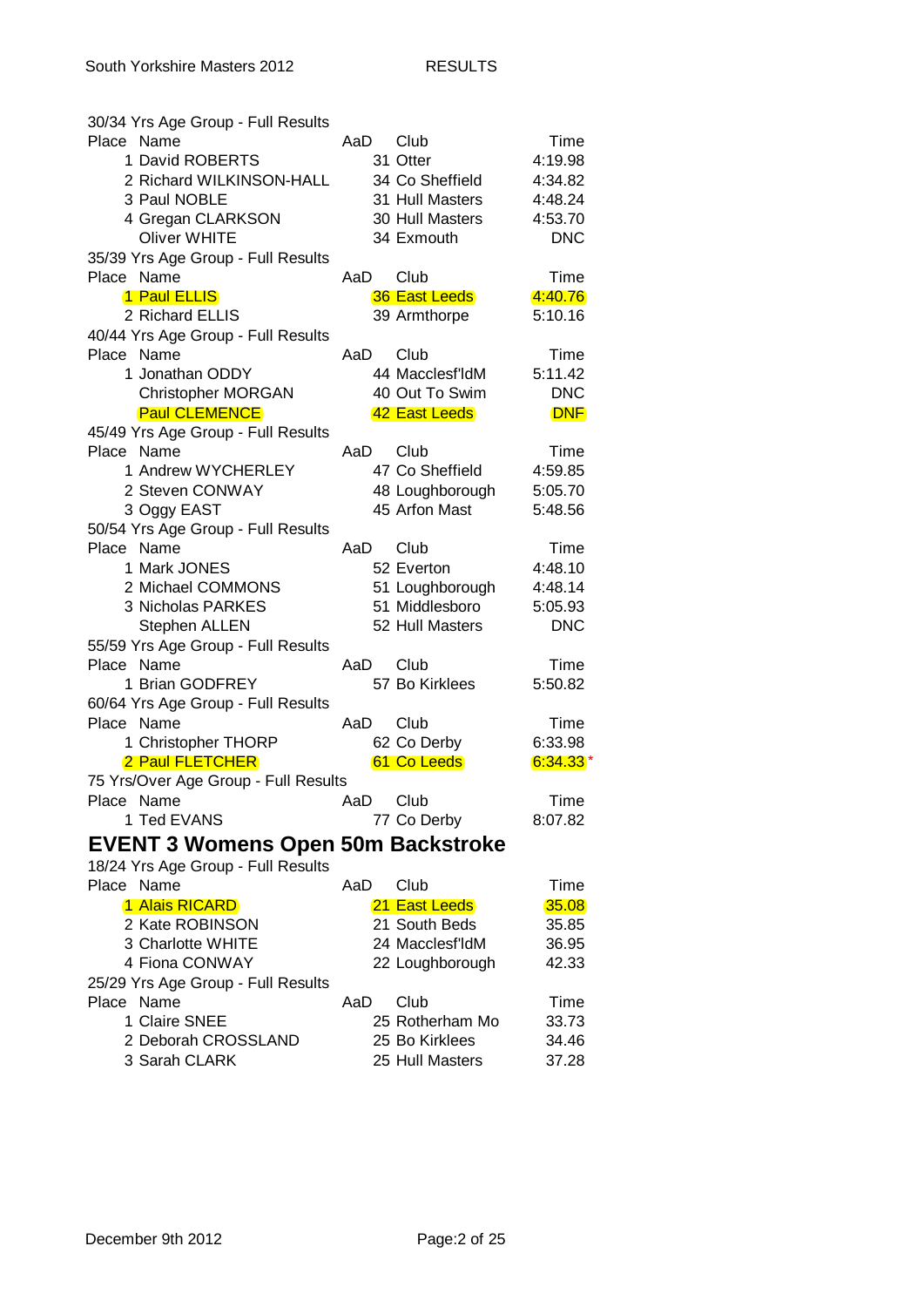| 30/34 Yrs Age Group - Full Results      |     |                      |              |
|-----------------------------------------|-----|----------------------|--------------|
| Place Name                              | AaD | Club                 | Time         |
| 1 Anna FENTON                           |     | 30 Camden Swiss      | 32.42        |
| 2 Rachel WHITWELL                       |     | 32 Bo Kirklees       | 32.88        |
| 3 Fiona SADLER                          |     | 30 Macclesf'ldM      | 36.69        |
|                                         |     |                      |              |
| Laura WALSH                             |     | 30 Staines           | <b>DNC</b>   |
| Katie BIRCHALL                          |     | 30 Co Liverpool      | <b>DNC</b>   |
| 35/39 Yrs Age Group - Full Results      |     |                      |              |
| Place Name                              | AaD | Club                 | Time         |
| 1 Andrea JUTRZENKA                      |     | <b>36 East Leeds</b> | 36.51        |
| 2 Sheryl CLAPHAM                        |     | 36 Bradford          | 40.18        |
| 40/44 Yrs Age Group - Full Results      |     |                      |              |
| Place Name                              | AaD | Club                 | Time         |
| 1 Philippa RICKARD                      |     | 41 East Leeds        | $35.75*$     |
| 2 Helen GORMAN                          |     | 40 Long Eaton        | 35.81        |
| 3 Sandra THURSFIELD                     |     | 40 Sheffield C       |              |
|                                         |     |                      | 40.10        |
| 4 Tracy MEYERHOFF                       |     | 44 Hull Masters      | 53.90        |
| 45/49 Yrs Age Group - Full Results      |     |                      |              |
| Place Name                              | AaD | Club                 | Time         |
| 1 Lynne DAWSON                          |     | 45 Chapeltown        | 39.14        |
| 2 Helen PLATER                          |     | 45 South Axholm      | 42.14        |
| Nuala MUIR-COCHRANE                     |     | 48 Camden Swiss      | <b>DNC</b>   |
| 50/54 Yrs Age Group - Full Results      |     |                      |              |
| Place Name                              | AaD | Club                 | Time         |
| 1 Julie HOYLE                           |     | <b>50 East Leeds</b> | $34.21*$     |
| 2 Susan ARROWSMITH                      |     | 50 NottmLeander      | 37.88        |
| 3 Helen TURNER                          |     | 51 Rotherham Mo      | 41.57        |
|                                         |     |                      |              |
| 4 Jane MUGGLETON                        |     | 51 Sheffield C       | 46.58        |
| 5 Karen JONES                           |     | 51 Prescot           | 53.81        |
| 55/59 Yrs Age Group - Full Results      |     |                      |              |
| Place Name                              | AaD | Club                 | Time         |
| 1 Suzanne CLARKSON                      |     | 57 Hull Masters      | 1:12.60      |
| 60/64 Yrs Age Group - Full Results      |     |                      |              |
| Place Name                              | AaD | Club                 | Time         |
| 1 Lesley CLIFF                          |     | 64 NottmLeander      | 56.53        |
| 65/69 Yrs Age Group - Full Results      |     |                      |              |
| Place Name                              | AaD | Club                 | Time         |
| 1 Rita EGAN                             |     | 68 South Beds        | 1:27.27      |
| 75 Yrs/Over Age Group - Full Results    |     |                      |              |
| Place Name                              |     |                      | Time         |
|                                         | AaD | Club                 |              |
| 1 Betty GRAYSON                         |     | 77 Hull Masters      | 1:06.82      |
| <b>EVENT 4 Mens Open 50m Backstroke</b> |     |                      |              |
| 18/24 Yrs Age Group - Full Results      |     |                      |              |
| Place Name                              | AaD | Club                 | Time         |
| 1 Jake RYLATT                           |     | 20 East Leeds        | $29.20*$     |
| 2 Adam GALLIMORE                        |     | 24 Hazel Grove       | 29.38        |
|                                         |     |                      |              |
| <b>3 Richard FRYER</b>                  |     | <b>19 East Leeds</b> | <b>29.58</b> |
| 4 Ben DAVIS                             |     | 18 Co Lincoln P      | 31.51        |
| 5 Stephen HESELTON                      |     | 23 East Leeds        | 31.68        |
| 6 Ramtin SHAHBAZI                       |     | 21 Otter             | 37.21        |
| Igor MARIN                              |     | 23 Otter             | <b>DNC</b>   |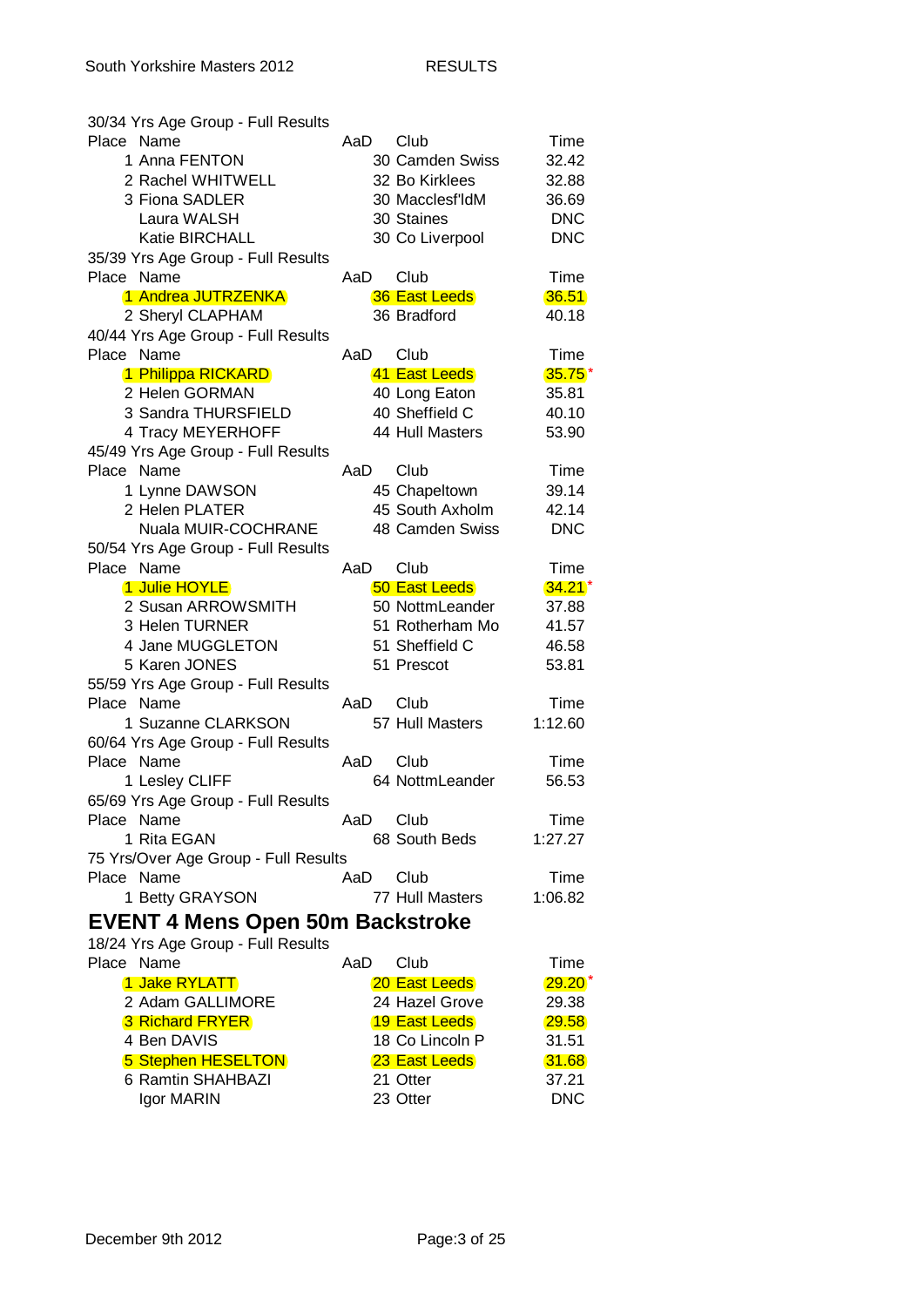| 25/29 Yrs Age Group - Full Results   |     |                 |            |
|--------------------------------------|-----|-----------------|------------|
| Place Name                           | AaD | Club            | Time       |
| 1 Ross SZENDER                       |     | 27 Exmouth      | 29.85      |
| 2 Richard LANDER                     |     | 26 Exmouth      | 31.35      |
| 3 Adam TAPP                          |     | 27 Exmouth      | 32.67      |
| 4 Chris MARSH                        |     | 29 Co Oxford    | 33.27      |
| 5 Eric KNIGHTS                       |     | 27 Hull Masters | 34.69      |
| 6 Tommaso TUFARELLI                  |     | 28 Otter        | 35.60      |
| 30/34 Yrs Age Group - Full Results   |     |                 |            |
| Place Name                           | AaD | Club            | Time       |
| 1 Philip PRATT                       |     | 31 East Leeds   | 29.55      |
| 2 Benjamin MATTINSON                 |     | 31 Macclesf'ldM | 31.05      |
| 35/39 Yrs Age Group - Full Results   |     |                 |            |
| Place Name                           | AaD | Club            | Time       |
| 1 Simon KERRIGAN                     |     | 35 Co Sheffield | 30.98      |
| 2 Richard BANDEY                     |     | 36 Hazel Grove  | 31.50      |
| 3 Richard LAW                        |     | 38 Macclesf'ldM | 34.55      |
| 4 Stuart LIVINGSTONE                 |     | 37 South Axholm | 41.95      |
| 40/44 Yrs Age Group - Full Results   |     |                 |            |
| Place Name                           | AaD | Club            | Time       |
| 1 Jamie MCHALE                       |     | 40 Co Sheffield | 30.92      |
| 2 Steve TURNER                       |     | 44 Hazel Grove  | 37.26      |
| 45/49 Yrs Age Group - Full Results   |     |                 |            |
| Place Name                           | AaD | Club            | Time       |
| 1 Hugh TAYLOR                        |     | 48 South Hunsle | 33.29      |
| 2 Stuart HOYLE                       |     | 46 East Leeds   | $33.41*$   |
| 3 Steven CONWAY                      |     | 48 Loughborough | 33.54      |
| 4 Clive ROBERTS                      |     | 47 Chester Acad | 35.66      |
| 5 Jari GODDARD                       |     | 49 Gainsborough | 40.47      |
| 6 Oggy EAST                          |     | 45 Arfon Mast   | 48.31      |
| 50/54 Yrs Age Group - Full Results   |     |                 |            |
| Place Name                           | AaD | Club            | Time       |
| 1 David CARTLEDGE                    |     | 52 Modernians   | 32.41      |
| 2 Michael COMMONS                    |     | 51 Loughborough | 34.47      |
| 3 Mark JONES                         |     | 52 Everton      | 37.82      |
| 55/59 Yrs Age Group - Full Results   |     |                 |            |
| Place Name                           | AaD | Club            | Time       |
| 1 Frederick BOLTON                   |     | 58 Macclesf'ldM | 35.99      |
| 2 Malcolm CLARK                      |     | 56 East Leeds   | $41.91*$   |
| 60/64 Yrs Age Group - Full Results   |     |                 |            |
| Place Name                           | AaD | Club            | Time       |
| 1 David NEVILLE                      |     | 61 CNV          | 41.61      |
| 2 Keith ROTHWELL                     |     | 63 Arfon Mast   |            |
|                                      |     | 62 Otter        | 49.06      |
| <b>Steve BRATT</b>                   |     |                 | <b>DNC</b> |
| 75 Yrs/Over Age Group - Full Results |     |                 |            |
| Place Name                           | AaD | Club            | Time       |
| 1 Colin SAGE                         |     | 76 Hull Masters | 49.69      |
| 2 Ted EVANS                          |     | 77 Co Derby     | 50.59      |
| 3 Dennis HARRISON                    |     | 75 Hull Masters | 50.81      |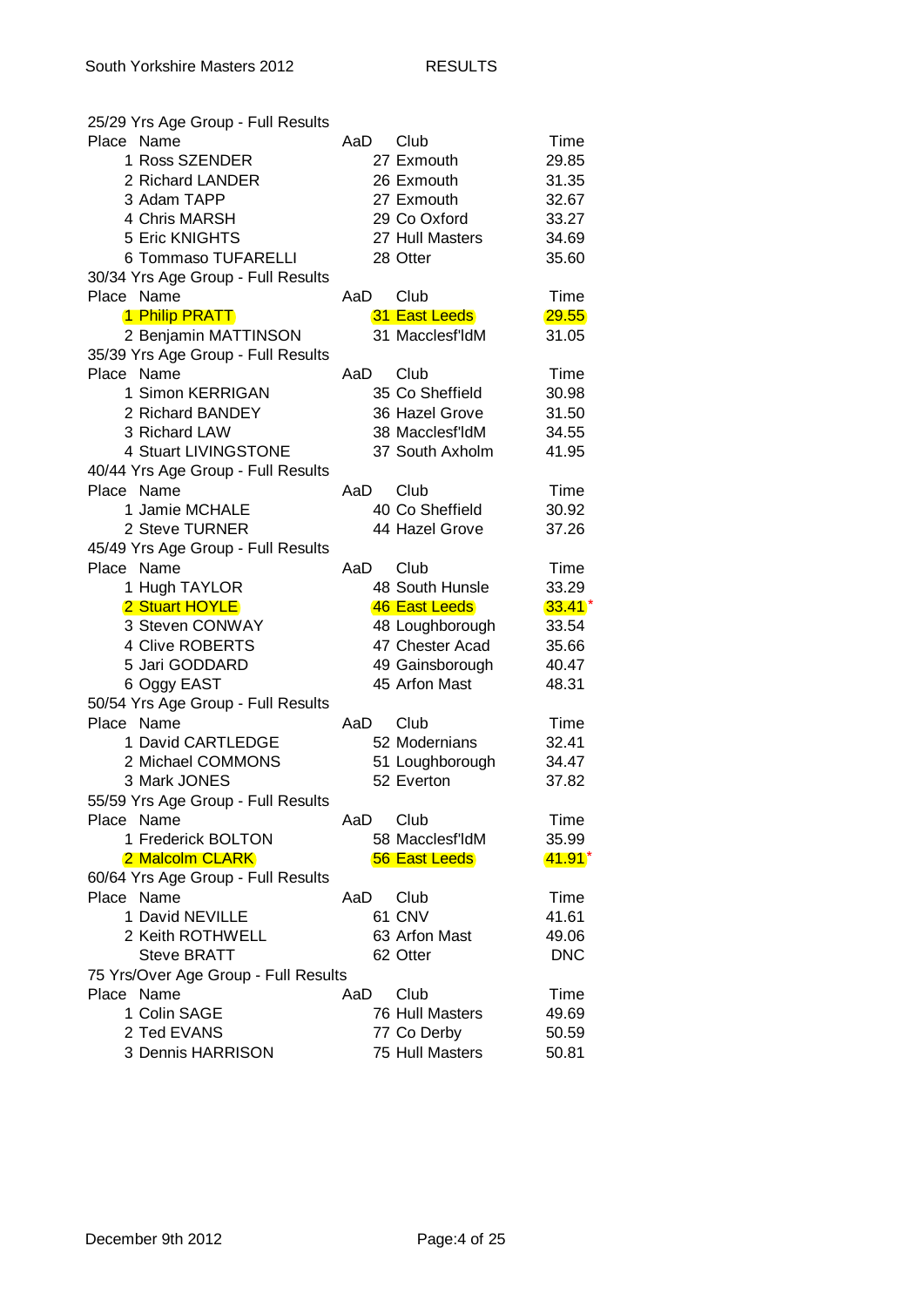## **EVENT 5 Womens Open 100m Butterfly**

| 18/24 Yrs Age Group - Full Results      |     |                 |            |
|-----------------------------------------|-----|-----------------|------------|
| Place Name                              | AaD | Club            | Time       |
| 1 Alison PENNELL                        |     | 23 South Axholm | 1:09.52    |
| 35/39 Yrs Age Group - Full Results      |     |                 |            |
| Place Name                              | AaD | Club            | Time       |
| 1 Gina HOBSON                           |     | 35 Otter        | 1:08.01    |
| Michelle SENECAL                        |     | 35 Otter        | <b>DNC</b> |
| 40/44 Yrs Age Group - Full Results      |     |                 |            |
| Place Name                              | AaD | Club            | Time       |
| 1 Ruth RHODES                           |     | 44 Bradford     | 1:20.68    |
| 45/49 Yrs Age Group - Full Results      |     |                 |            |
| Place Name                              | AaD | Club            | Time       |
| 1 Judy BROWN                            |     | 48 Warr'ton Dol | 1:16.10    |
|                                         |     |                 |            |
| <b>EVENT 6 Mens Open 100m Butterfly</b> |     |                 |            |
| 18/24 Yrs Age Group - Full Results      |     |                 |            |
| Place Name                              | AaD | Club            | Time       |
| 1 Jake RYLATT                           |     | 20 East Leeds   | 1:07.47    |
| 2 Ben DAVIS                             |     | 18 Co Lincoln P | 1:14.84    |
| <b>Richard FRYER</b>                    |     | 19 East Leeds   | <b>DNC</b> |
| 25/29 Yrs Age Group - Full Results      |     |                 |            |
| Place Name                              | AaD | Club            | Time       |
| 1 Jason KAN                             |     | 26 Bo Kirklees  | 1:01.83    |
| 2 Matthew DAVIS                         |     | 29 Otter        | 1:04.33    |
| 3 Adam WILLIAMSON                       |     | 26 East Leeds   | $1:05.58*$ |
| 4 Adam TAPP                             |     | 27 Exmouth      | 1:07.64    |
| <b>5 Matthew JAGGER</b>                 |     | 26 East Leeds   | 1:09.21    |
| Andrew CZYZEWSKI                        |     | 29 Bo Kirklees  | <b>DNC</b> |
| 30/34 Yrs Age Group - Full Results      |     |                 |            |
| Place Name                              | AaD | Club            | Time       |
| 1 Robert HYDE                           |     | 31 Co Sheffield | 1:00.05    |
| 2 David ROBERTS                         |     | 31 Otter        | 1:01.16    |
| 3 Samuel CHADWICK                       |     | 33 Godalming    | 1:08.64    |
| 4 John MAJOR                            |     | 33 South Hunsle | 1:10.30    |
| 35/39 Yrs Age Group - Full Results      |     |                 |            |
| Place Name                              | AaD | Club            | Time       |
| 1 Matt LEACH                            |     | 36 Long Eaton   | 1:06.78    |
| 40/44 Yrs Age Group - Full Results      |     |                 |            |
| Place Name                              | AaD | Club            | Time       |
| 1 Gregory CLARKE                        |     | 40 South Axholm | 1:11.33    |
| 2 Jonathan ODDY                         |     | 44 Macclesf'ldM | 1:11.80    |
| <b>Christopher MORGAN</b>               |     | 40 Out To Swim  | <b>DNC</b> |
| 45/49 Yrs Age Group - Full Results      |     |                 |            |
| Place Name                              | AaD | Club            | Time       |
| 1 Clive ROBERTS                         |     | 47 Chester Acad | 1:07.56    |
| 2 Andrew WYCHERLEY                      |     | 47 Co Sheffield | 1:09.07    |
| Oggy EAST                               |     | 45 Arfon Mast   | <b>DNC</b> |
| 50/54 Yrs Age Group - Full Results      |     |                 |            |
| Place Name                              | AaD | Club            | Time       |
| 1 Nicholas PARKES                       |     | 51 Middlesboro  | 1:13.78    |
| 2 Mark JONES                            |     | 52 Everton      | 1:16.14    |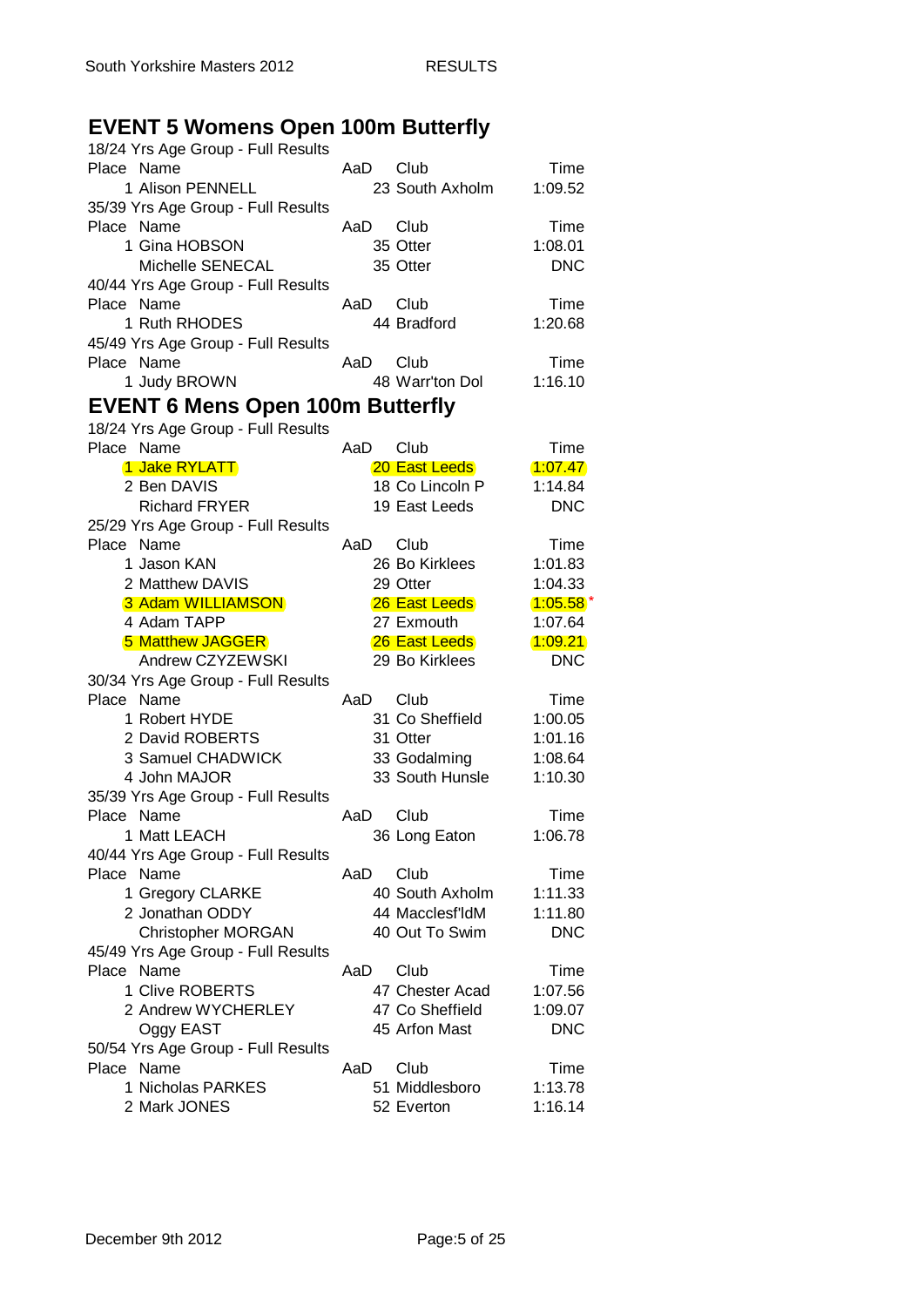| 60/64 Yrs Age Group - Full Results                |     |                     |            |
|---------------------------------------------------|-----|---------------------|------------|
| Place Name                                        | AaD | Club                | Time       |
| 1 Christopher THORP                               |     | 62 Co Derby         | 1:33.62    |
| 1 Keith ROTHWELL                                  |     | 63 Arfon Mast       | 1:33.62    |
| <b>Peter KERSLAKE</b>                             |     | 64 NottmLeander     | <b>DNC</b> |
| <b>EVENT 7 Womens Open 100m Medley Team</b>       |     |                     |            |
| Womens 72+ 100m Medley Team                       |     |                     |            |
| <b>Full Results</b>                               |     |                     |            |
| Place Name                                        | A.G | Club                | Time       |
| 1 East Leeds SC                                   |     | <b>East Leeds</b>   | 1:03.08    |
| 2 Bradford SC                                     |     | <b>Bradford</b>     | 1:07.37    |
| <b>EVENT 8 Mens Open 100m Medley Team</b>         |     |                     |            |
| Mens 72+ 100m Medley Team                         |     |                     |            |
| <b>Full Results</b>                               |     |                     |            |
| Place Name                                        | A.G | Club                | Time       |
| 1 East Leeds SC                                   |     | <b>East Leeds</b>   | 54.96      |
| 2 Hazel Gr/Saracens                               |     | <b>Hazel Grove</b>  | 57.93      |
| EVENT 9 Womens Open 100m Medley Team              |     |                     |            |
| Womens 120+ 100m Medley Team                      |     |                     |            |
| <b>Full Results</b>                               |     |                     |            |
| Place Name                                        | A.G | Club                | Time       |
| 1 Borough of Kirklees SC                          |     | <b>Bo Kirklees</b>  | 1:03.54    |
| 2 Macclesfield Masters                            |     | Macclesf'IdM        | 1:06.82    |
| 3 Hull Masters SC                                 |     | <b>Hull Masters</b> | 1:15.27    |
| <b>EVENT 10 Mens Open 100m Medley Team</b>        |     |                     |            |
| Mens 120+ 100m Medley Team                        |     |                     |            |
| <b>Full Results</b>                               |     |                     |            |
| Place Name                                        | A.G | Club                | Time       |
| 1 East Leeds SC                                   |     | <b>East Leeds</b>   | 51.92      |
| 2 Borough of Kirklees SC                          |     | <b>Bo Kirklees</b>  | 56.50      |
| 3 Hazel Gr/Saracens                               |     | Hazel Grove         | 1:03.30    |
| 4 South Axholme Sharks                            |     | South Axholm        | 1:05.63    |
| <b>EVENT 11 Womens Open 100m Medley Team</b>      |     |                     |            |
| Womens 160+ 100m Medley Team                      |     |                     |            |
| <b>Full Results</b>                               |     |                     |            |
| Place Name                                        | A.G | Club                | Time       |
| 1 Sheffield City SC                               |     | Sheffield C         | 1:12.75    |
| 2 South Axholme Sharks                            |     | South Axholm        | 1:15.07    |
| <b>EVENT 12 Mens Open 100m Medley Team</b>        |     |                     |            |
|                                                   |     |                     |            |
| Mens 160+ 100m Medley Team<br><b>Full Results</b> |     |                     |            |
| Place Name                                        | A.G | Club                | Time       |
| 1 City of Sheffield Swim                          |     | Co Sheffield        | 56.64      |
| 2 East Leeds SC                                   |     | <b>East Leeds</b>   | 58.12      |
| 3 Macclesfield Masters                            |     | Macclesf'ldM        | 58.26      |
| 4 Hull Masters SC                                 |     | <b>Hull Masters</b> | 1:02.12    |
| 5 Hazel Gr/Saracens                               |     | <b>Hazel Grove</b>  | 1:06.56    |
| 6 South Axholme Sharks                            |     | South Axholm        | 1:12.94    |
| Wetherby SC                                       |     | Wetherby            | <b>DNC</b> |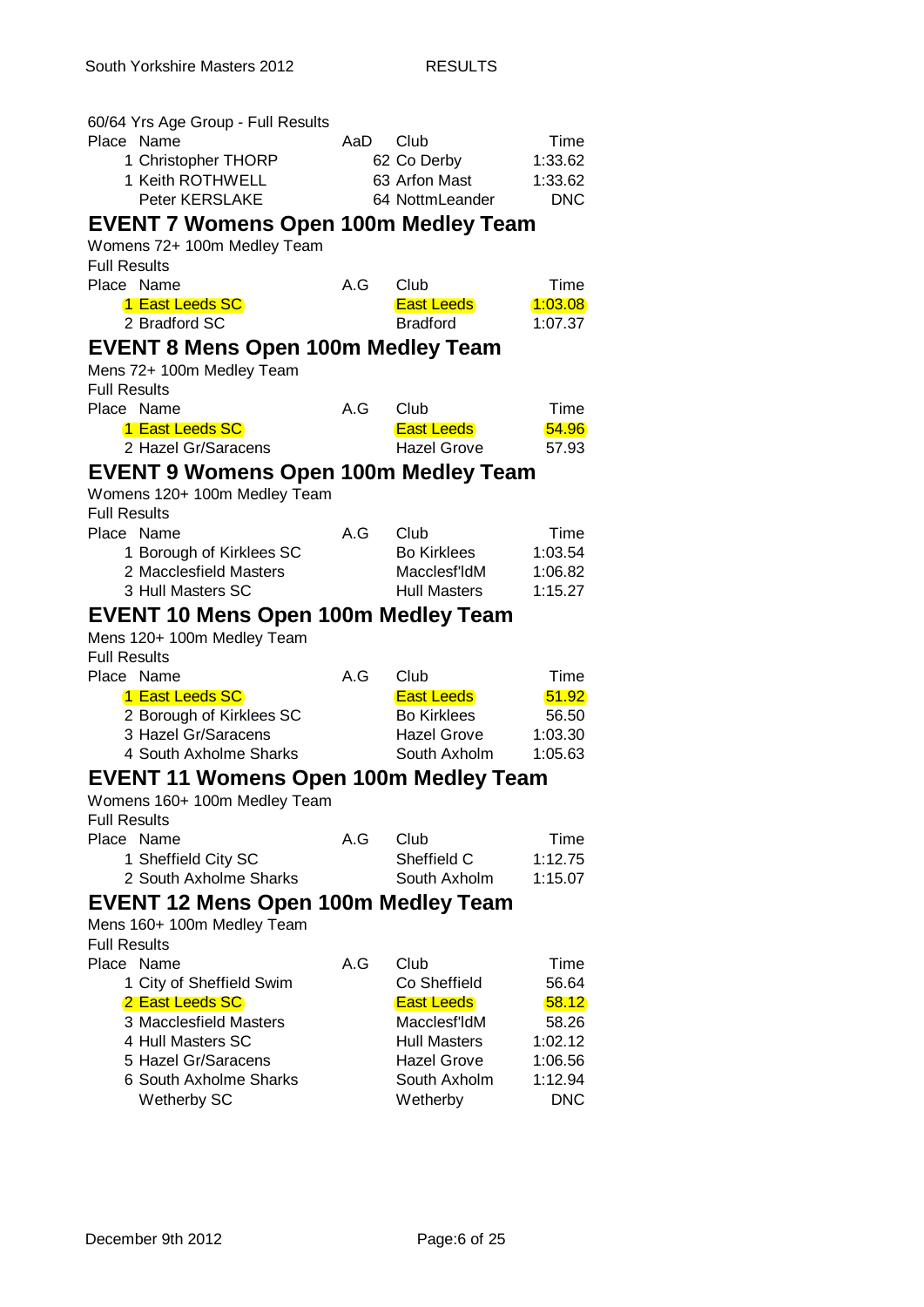## **EVENT 13 Womens Open 50m Breaststroke**

| 18/24 Yrs Age Group - Full Results |      |                 |            |
|------------------------------------|------|-----------------|------------|
| Place Name                         | AaD  | Club            | Time       |
| 1 Louise WIDRASCU                  |      | 24 Bradford     | 42.04      |
| 2 Melissa SPEIGHT                  |      | 19 Bradford     | 42.29      |
| 25/29 Yrs Age Group - Full Results |      |                 |            |
| Place Name                         | AaD  | Club            | Time       |
| 1 Claire SNEE                      |      | 25 Rotherham Mo | 38.84      |
| 2 Adelle TAYLOR                    |      | 26 Bo Kirklees  | 39.00      |
| 3 Emma CARROLL                     |      | 26 Macclesf'ldM | 39.82      |
| 4 Nicola HILL                      |      | 28 South Axholm | 39.98      |
| 5 Kimberley CLARKSON               |      | 28 Hull Masters | 44.07      |
| 6 Sarah LOOF                       |      | 27 Co Lincoln P | 50.28      |
| 30/34 Yrs Age Group - Full Results |      |                 |            |
| Place Name                         | AaD  | Club            | Time       |
| 1 Elizabeth MIRRLEES               |      | 33 Macclesf'ldM | 40.19      |
|                                    |      |                 |            |
| 2 Kelly PATERSON                   |      | 31 Manch Tri    | 46.46      |
| Rachel STEAD                       |      | 32 Halifax      | <b>DNC</b> |
| Laura WALSH                        |      | 30 Staines      | <b>DNC</b> |
| 35/39 Yrs Age Group - Full Results |      |                 |            |
| Place Name                         | AaD  | Club            | Time       |
| 1 Sheryl CLAPHAM                   |      | 36 Bradford     | 41.56      |
| 2 Michelle SENECAL                 |      | 35 Otter        | 42.00      |
| <b>Helen ROLLE</b>                 |      | 37 Etwall       | <b>DNC</b> |
| 40/44 Yrs Age Group - Full Results |      |                 |            |
| Place Name                         | AaD  | Club            | Time       |
| 1 Helen GORMAN                     |      | 40 Long Eaton   | 36.03      |
| 2 Fiona HARRIS                     |      | 43 Wetherby     | 44.63      |
| 3 Suzanne PATTERSON                |      | 42 Bo Kirklees  | 47.54      |
| Lisa DOBSON                        |      | 42 Halifax      | <b>DNC</b> |
| 45/49 Yrs Age Group - Full Results |      |                 |            |
| Place Name                         | AaD  | Club            | Time       |
| 1 Lynne DAWSON                     |      | 45 Chapeltown   | 42.79      |
| 2 Jackie BUXTON                    |      | 47 South Axholm | 43.26      |
| 3 Helen PLATER                     |      | 45 South Axholm | 45.75      |
| 50/54 Yrs Age Group - Full Results |      |                 |            |
| Place Name                         | AaD  | Club            | Time       |
| 1 Susan ARROWSMITH                 |      | 50 NottmLeander | 44.31      |
| 2 Frances WEST                     |      | 51 Macclesf'ldM | 44.43      |
| 3 Helen TURNER                     |      | 51 Rotherham Mo | 47.48      |
| 4 Jane MUGGLETON                   |      | 51 Sheffield C  | 50.06      |
| 5 Karen JONES                      |      | 51 Prescot      | 58.90      |
| 55/59 Yrs Age Group - Full Results |      |                 |            |
| Place Name                         | AaD  | Club            | Time       |
| 1 Sally SHIELDS                    |      | 58 Bo Kirklees  | 40.67      |
| 60/64 Yrs Age Group - Full Results |      |                 |            |
| Place Name                         | AaD. | Club            | Time       |
| 1 Lesley CLIFF                     |      | 64 NottmLeander | 1:02.29    |
| 70/74 Yrs Age Group - Full Results |      |                 |            |
| Place Name                         | AaD  | Club            | Time       |
| 1 Elaine BROMWICH                  |      | 70 Birmingham M | 45.38      |
|                                    |      |                 |            |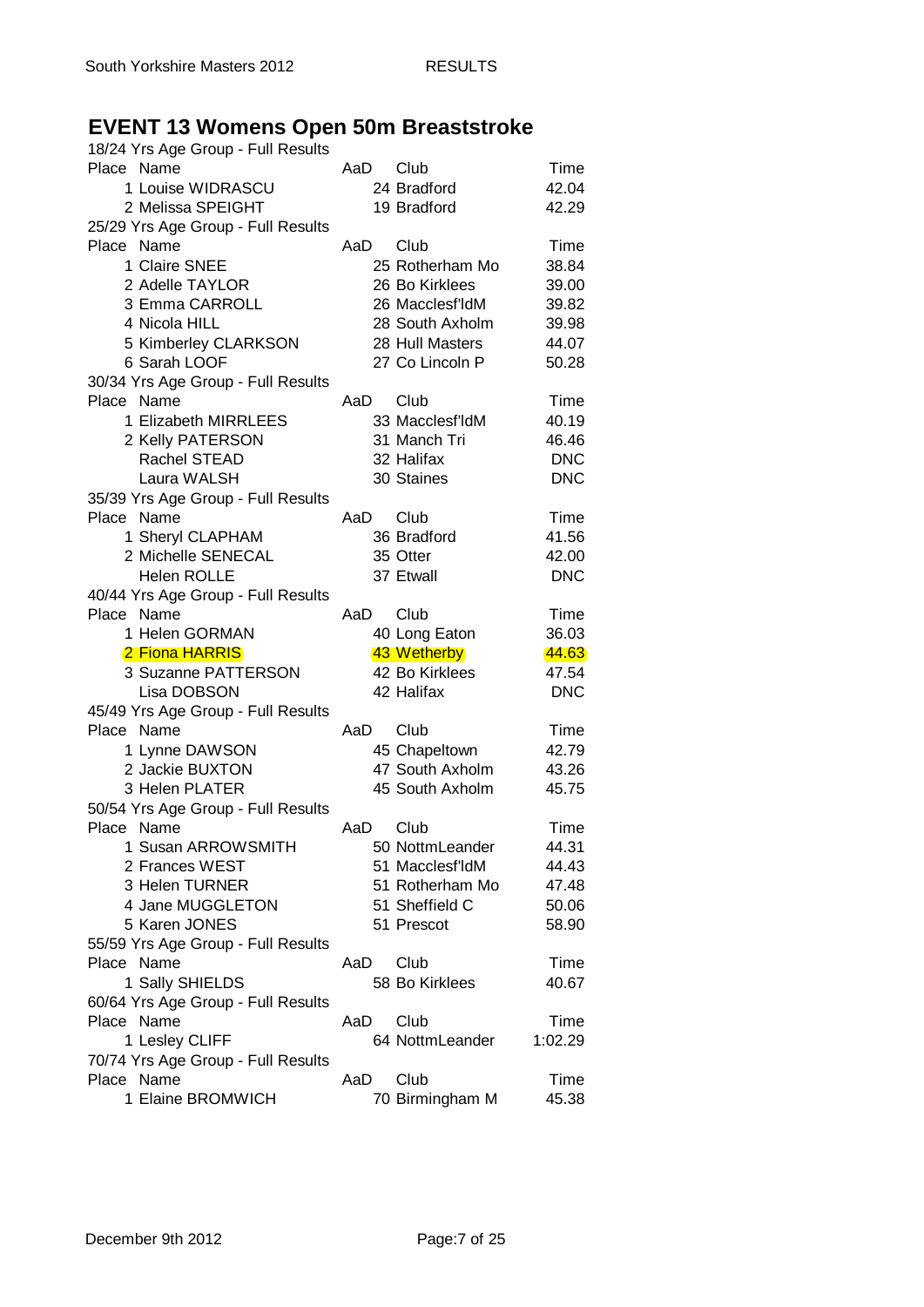#### **EVENT 14 Mens Open 50m Breaststroke**

| Place Name<br>Club<br>Time<br>AaD<br>1 Stephen HESELTON<br>23 East Leeds<br>$33.14*$<br>2 Richard FRYER<br><b>19 East Leeds</b><br>33.51<br>3 Ramtin SHAHBAZI<br>21 Otter<br>38.10<br>18 Etwall<br>4 Danny PRINCE<br>42.23<br>25/29 Yrs Age Group - Full Results<br>Place Name<br>AaD<br>Club<br>Time<br>1 Ross SZENDER<br>27 Exmouth<br>33.16<br>2 Richard LANDER<br>26 Exmouth<br>33.99<br>3 Chris MARSH<br>29 Co Oxford<br>34.54<br>4 Adam TAPP<br>27 Exmouth<br>35.88<br>5 Peter EDWARDS<br>28 Arfon Mast<br>40.65<br>6 Ian HANSFORD<br>25 Gainsborough<br>43.04<br>7 Michael CROPPER<br>27 Hazel Grove<br>43.25<br>30/34 Yrs Age Group - Full Results<br>Place Name<br>AaD<br>Club<br>Time<br>1 Benjamin MATTINSON<br>31 Macclesf'ldM<br>33.47<br>2 Stewart WORTHY<br>34 Bo Kirklees<br>34.35<br>3 John MAJOR<br>33 South Hunsle<br>34.48<br><b>DNC</b><br><b>Ross TURNER</b><br>32 Rugby<br>35/39 Yrs Age Group - Full Results<br>Place Name<br>Club<br>Time<br>AaD<br>1 Richard BANDEY<br>36 Hazel Grove<br>34.16<br>2 Richard LAW<br>38 Macclesf'ldM<br>38.93<br>3 Stuart LIVINGSTONE<br>37 South Axholm<br>41.86<br><b>Christopher ROLLE</b><br>38 Etwall<br><b>DNC</b><br>40/44 Yrs Age Group - Full Results<br>Place Name<br>Time<br>AaD<br>Club<br>1 Gregory CLARKE<br>40 South Axholm<br>36.34<br>2 Scott DAVISON<br>40 Co Sheffield<br>36.55<br>3 Steven MORRIS<br>40 Gainsborough<br>41.32<br>4 Stephen PRINCE<br>40 Etwall<br>42.38<br>5 Ashley BARWICK<br>43 Trafford Met<br>42.60<br><b>Christopher MORGAN</b><br>40 Out To Swim<br><b>DNC</b><br>45/49 Yrs Age Group - Full Results<br>AaD<br>Club<br>Place Name<br>Time<br>1 Marcel SCHOLTEN<br>46 Modernians<br>31.81<br>2 Peter JACKSON<br>46 East Leeds<br>$34.89*$<br>48 Wetherby<br><b>3 Chris SPOONER</b><br>37.51<br>47 Chester Acad<br>4 Clive ROBERTS<br>37.93<br>5 Michael PEPPER<br>48 Rotherham Mo<br>38.62<br>45 Arfon Mast<br>6 Oggy EAST<br>44.25<br>7 Tim JACKSON<br>46 South Axholm<br>44.78<br>50/54 Yrs Age Group - Full Results<br>Place Name<br>Club<br>AaD<br>Time<br>52 Modernians<br>1 David CARTLEDGE<br>34.23<br>2 Craig HEGGIE<br>50 Copeland<br>34.59<br>3 Kevan BROWN<br>52 Bo Kirklees<br>36.52<br>4 Michael COMMONS<br>51 Loughborough<br>38.79 | 18/24 Yrs Age Group - Full Results |  |
|----------------------------------------------------------------------------------------------------------------------------------------------------------------------------------------------------------------------------------------------------------------------------------------------------------------------------------------------------------------------------------------------------------------------------------------------------------------------------------------------------------------------------------------------------------------------------------------------------------------------------------------------------------------------------------------------------------------------------------------------------------------------------------------------------------------------------------------------------------------------------------------------------------------------------------------------------------------------------------------------------------------------------------------------------------------------------------------------------------------------------------------------------------------------------------------------------------------------------------------------------------------------------------------------------------------------------------------------------------------------------------------------------------------------------------------------------------------------------------------------------------------------------------------------------------------------------------------------------------------------------------------------------------------------------------------------------------------------------------------------------------------------------------------------------------------------------------------------------------------------------------------------------------------------------------------------------------------------------------------------------------------------------------------------------------------------------------------------------------------------------------------------------------------------------------------------------------------------------------------------------|------------------------------------|--|
|                                                                                                                                                                                                                                                                                                                                                                                                                                                                                                                                                                                                                                                                                                                                                                                                                                                                                                                                                                                                                                                                                                                                                                                                                                                                                                                                                                                                                                                                                                                                                                                                                                                                                                                                                                                                                                                                                                                                                                                                                                                                                                                                                                                                                                                    |                                    |  |
|                                                                                                                                                                                                                                                                                                                                                                                                                                                                                                                                                                                                                                                                                                                                                                                                                                                                                                                                                                                                                                                                                                                                                                                                                                                                                                                                                                                                                                                                                                                                                                                                                                                                                                                                                                                                                                                                                                                                                                                                                                                                                                                                                                                                                                                    |                                    |  |
|                                                                                                                                                                                                                                                                                                                                                                                                                                                                                                                                                                                                                                                                                                                                                                                                                                                                                                                                                                                                                                                                                                                                                                                                                                                                                                                                                                                                                                                                                                                                                                                                                                                                                                                                                                                                                                                                                                                                                                                                                                                                                                                                                                                                                                                    |                                    |  |
|                                                                                                                                                                                                                                                                                                                                                                                                                                                                                                                                                                                                                                                                                                                                                                                                                                                                                                                                                                                                                                                                                                                                                                                                                                                                                                                                                                                                                                                                                                                                                                                                                                                                                                                                                                                                                                                                                                                                                                                                                                                                                                                                                                                                                                                    |                                    |  |
|                                                                                                                                                                                                                                                                                                                                                                                                                                                                                                                                                                                                                                                                                                                                                                                                                                                                                                                                                                                                                                                                                                                                                                                                                                                                                                                                                                                                                                                                                                                                                                                                                                                                                                                                                                                                                                                                                                                                                                                                                                                                                                                                                                                                                                                    |                                    |  |
|                                                                                                                                                                                                                                                                                                                                                                                                                                                                                                                                                                                                                                                                                                                                                                                                                                                                                                                                                                                                                                                                                                                                                                                                                                                                                                                                                                                                                                                                                                                                                                                                                                                                                                                                                                                                                                                                                                                                                                                                                                                                                                                                                                                                                                                    |                                    |  |
|                                                                                                                                                                                                                                                                                                                                                                                                                                                                                                                                                                                                                                                                                                                                                                                                                                                                                                                                                                                                                                                                                                                                                                                                                                                                                                                                                                                                                                                                                                                                                                                                                                                                                                                                                                                                                                                                                                                                                                                                                                                                                                                                                                                                                                                    |                                    |  |
|                                                                                                                                                                                                                                                                                                                                                                                                                                                                                                                                                                                                                                                                                                                                                                                                                                                                                                                                                                                                                                                                                                                                                                                                                                                                                                                                                                                                                                                                                                                                                                                                                                                                                                                                                                                                                                                                                                                                                                                                                                                                                                                                                                                                                                                    |                                    |  |
|                                                                                                                                                                                                                                                                                                                                                                                                                                                                                                                                                                                                                                                                                                                                                                                                                                                                                                                                                                                                                                                                                                                                                                                                                                                                                                                                                                                                                                                                                                                                                                                                                                                                                                                                                                                                                                                                                                                                                                                                                                                                                                                                                                                                                                                    |                                    |  |
|                                                                                                                                                                                                                                                                                                                                                                                                                                                                                                                                                                                                                                                                                                                                                                                                                                                                                                                                                                                                                                                                                                                                                                                                                                                                                                                                                                                                                                                                                                                                                                                                                                                                                                                                                                                                                                                                                                                                                                                                                                                                                                                                                                                                                                                    |                                    |  |
|                                                                                                                                                                                                                                                                                                                                                                                                                                                                                                                                                                                                                                                                                                                                                                                                                                                                                                                                                                                                                                                                                                                                                                                                                                                                                                                                                                                                                                                                                                                                                                                                                                                                                                                                                                                                                                                                                                                                                                                                                                                                                                                                                                                                                                                    |                                    |  |
|                                                                                                                                                                                                                                                                                                                                                                                                                                                                                                                                                                                                                                                                                                                                                                                                                                                                                                                                                                                                                                                                                                                                                                                                                                                                                                                                                                                                                                                                                                                                                                                                                                                                                                                                                                                                                                                                                                                                                                                                                                                                                                                                                                                                                                                    |                                    |  |
|                                                                                                                                                                                                                                                                                                                                                                                                                                                                                                                                                                                                                                                                                                                                                                                                                                                                                                                                                                                                                                                                                                                                                                                                                                                                                                                                                                                                                                                                                                                                                                                                                                                                                                                                                                                                                                                                                                                                                                                                                                                                                                                                                                                                                                                    |                                    |  |
|                                                                                                                                                                                                                                                                                                                                                                                                                                                                                                                                                                                                                                                                                                                                                                                                                                                                                                                                                                                                                                                                                                                                                                                                                                                                                                                                                                                                                                                                                                                                                                                                                                                                                                                                                                                                                                                                                                                                                                                                                                                                                                                                                                                                                                                    |                                    |  |
|                                                                                                                                                                                                                                                                                                                                                                                                                                                                                                                                                                                                                                                                                                                                                                                                                                                                                                                                                                                                                                                                                                                                                                                                                                                                                                                                                                                                                                                                                                                                                                                                                                                                                                                                                                                                                                                                                                                                                                                                                                                                                                                                                                                                                                                    |                                    |  |
|                                                                                                                                                                                                                                                                                                                                                                                                                                                                                                                                                                                                                                                                                                                                                                                                                                                                                                                                                                                                                                                                                                                                                                                                                                                                                                                                                                                                                                                                                                                                                                                                                                                                                                                                                                                                                                                                                                                                                                                                                                                                                                                                                                                                                                                    |                                    |  |
|                                                                                                                                                                                                                                                                                                                                                                                                                                                                                                                                                                                                                                                                                                                                                                                                                                                                                                                                                                                                                                                                                                                                                                                                                                                                                                                                                                                                                                                                                                                                                                                                                                                                                                                                                                                                                                                                                                                                                                                                                                                                                                                                                                                                                                                    |                                    |  |
|                                                                                                                                                                                                                                                                                                                                                                                                                                                                                                                                                                                                                                                                                                                                                                                                                                                                                                                                                                                                                                                                                                                                                                                                                                                                                                                                                                                                                                                                                                                                                                                                                                                                                                                                                                                                                                                                                                                                                                                                                                                                                                                                                                                                                                                    |                                    |  |
|                                                                                                                                                                                                                                                                                                                                                                                                                                                                                                                                                                                                                                                                                                                                                                                                                                                                                                                                                                                                                                                                                                                                                                                                                                                                                                                                                                                                                                                                                                                                                                                                                                                                                                                                                                                                                                                                                                                                                                                                                                                                                                                                                                                                                                                    |                                    |  |
|                                                                                                                                                                                                                                                                                                                                                                                                                                                                                                                                                                                                                                                                                                                                                                                                                                                                                                                                                                                                                                                                                                                                                                                                                                                                                                                                                                                                                                                                                                                                                                                                                                                                                                                                                                                                                                                                                                                                                                                                                                                                                                                                                                                                                                                    |                                    |  |
|                                                                                                                                                                                                                                                                                                                                                                                                                                                                                                                                                                                                                                                                                                                                                                                                                                                                                                                                                                                                                                                                                                                                                                                                                                                                                                                                                                                                                                                                                                                                                                                                                                                                                                                                                                                                                                                                                                                                                                                                                                                                                                                                                                                                                                                    |                                    |  |
|                                                                                                                                                                                                                                                                                                                                                                                                                                                                                                                                                                                                                                                                                                                                                                                                                                                                                                                                                                                                                                                                                                                                                                                                                                                                                                                                                                                                                                                                                                                                                                                                                                                                                                                                                                                                                                                                                                                                                                                                                                                                                                                                                                                                                                                    |                                    |  |
|                                                                                                                                                                                                                                                                                                                                                                                                                                                                                                                                                                                                                                                                                                                                                                                                                                                                                                                                                                                                                                                                                                                                                                                                                                                                                                                                                                                                                                                                                                                                                                                                                                                                                                                                                                                                                                                                                                                                                                                                                                                                                                                                                                                                                                                    |                                    |  |
|                                                                                                                                                                                                                                                                                                                                                                                                                                                                                                                                                                                                                                                                                                                                                                                                                                                                                                                                                                                                                                                                                                                                                                                                                                                                                                                                                                                                                                                                                                                                                                                                                                                                                                                                                                                                                                                                                                                                                                                                                                                                                                                                                                                                                                                    |                                    |  |
|                                                                                                                                                                                                                                                                                                                                                                                                                                                                                                                                                                                                                                                                                                                                                                                                                                                                                                                                                                                                                                                                                                                                                                                                                                                                                                                                                                                                                                                                                                                                                                                                                                                                                                                                                                                                                                                                                                                                                                                                                                                                                                                                                                                                                                                    |                                    |  |
|                                                                                                                                                                                                                                                                                                                                                                                                                                                                                                                                                                                                                                                                                                                                                                                                                                                                                                                                                                                                                                                                                                                                                                                                                                                                                                                                                                                                                                                                                                                                                                                                                                                                                                                                                                                                                                                                                                                                                                                                                                                                                                                                                                                                                                                    |                                    |  |
|                                                                                                                                                                                                                                                                                                                                                                                                                                                                                                                                                                                                                                                                                                                                                                                                                                                                                                                                                                                                                                                                                                                                                                                                                                                                                                                                                                                                                                                                                                                                                                                                                                                                                                                                                                                                                                                                                                                                                                                                                                                                                                                                                                                                                                                    |                                    |  |
|                                                                                                                                                                                                                                                                                                                                                                                                                                                                                                                                                                                                                                                                                                                                                                                                                                                                                                                                                                                                                                                                                                                                                                                                                                                                                                                                                                                                                                                                                                                                                                                                                                                                                                                                                                                                                                                                                                                                                                                                                                                                                                                                                                                                                                                    |                                    |  |
|                                                                                                                                                                                                                                                                                                                                                                                                                                                                                                                                                                                                                                                                                                                                                                                                                                                                                                                                                                                                                                                                                                                                                                                                                                                                                                                                                                                                                                                                                                                                                                                                                                                                                                                                                                                                                                                                                                                                                                                                                                                                                                                                                                                                                                                    |                                    |  |
|                                                                                                                                                                                                                                                                                                                                                                                                                                                                                                                                                                                                                                                                                                                                                                                                                                                                                                                                                                                                                                                                                                                                                                                                                                                                                                                                                                                                                                                                                                                                                                                                                                                                                                                                                                                                                                                                                                                                                                                                                                                                                                                                                                                                                                                    |                                    |  |
|                                                                                                                                                                                                                                                                                                                                                                                                                                                                                                                                                                                                                                                                                                                                                                                                                                                                                                                                                                                                                                                                                                                                                                                                                                                                                                                                                                                                                                                                                                                                                                                                                                                                                                                                                                                                                                                                                                                                                                                                                                                                                                                                                                                                                                                    |                                    |  |
|                                                                                                                                                                                                                                                                                                                                                                                                                                                                                                                                                                                                                                                                                                                                                                                                                                                                                                                                                                                                                                                                                                                                                                                                                                                                                                                                                                                                                                                                                                                                                                                                                                                                                                                                                                                                                                                                                                                                                                                                                                                                                                                                                                                                                                                    |                                    |  |
|                                                                                                                                                                                                                                                                                                                                                                                                                                                                                                                                                                                                                                                                                                                                                                                                                                                                                                                                                                                                                                                                                                                                                                                                                                                                                                                                                                                                                                                                                                                                                                                                                                                                                                                                                                                                                                                                                                                                                                                                                                                                                                                                                                                                                                                    |                                    |  |
|                                                                                                                                                                                                                                                                                                                                                                                                                                                                                                                                                                                                                                                                                                                                                                                                                                                                                                                                                                                                                                                                                                                                                                                                                                                                                                                                                                                                                                                                                                                                                                                                                                                                                                                                                                                                                                                                                                                                                                                                                                                                                                                                                                                                                                                    |                                    |  |
|                                                                                                                                                                                                                                                                                                                                                                                                                                                                                                                                                                                                                                                                                                                                                                                                                                                                                                                                                                                                                                                                                                                                                                                                                                                                                                                                                                                                                                                                                                                                                                                                                                                                                                                                                                                                                                                                                                                                                                                                                                                                                                                                                                                                                                                    |                                    |  |
|                                                                                                                                                                                                                                                                                                                                                                                                                                                                                                                                                                                                                                                                                                                                                                                                                                                                                                                                                                                                                                                                                                                                                                                                                                                                                                                                                                                                                                                                                                                                                                                                                                                                                                                                                                                                                                                                                                                                                                                                                                                                                                                                                                                                                                                    |                                    |  |
|                                                                                                                                                                                                                                                                                                                                                                                                                                                                                                                                                                                                                                                                                                                                                                                                                                                                                                                                                                                                                                                                                                                                                                                                                                                                                                                                                                                                                                                                                                                                                                                                                                                                                                                                                                                                                                                                                                                                                                                                                                                                                                                                                                                                                                                    |                                    |  |
|                                                                                                                                                                                                                                                                                                                                                                                                                                                                                                                                                                                                                                                                                                                                                                                                                                                                                                                                                                                                                                                                                                                                                                                                                                                                                                                                                                                                                                                                                                                                                                                                                                                                                                                                                                                                                                                                                                                                                                                                                                                                                                                                                                                                                                                    |                                    |  |
|                                                                                                                                                                                                                                                                                                                                                                                                                                                                                                                                                                                                                                                                                                                                                                                                                                                                                                                                                                                                                                                                                                                                                                                                                                                                                                                                                                                                                                                                                                                                                                                                                                                                                                                                                                                                                                                                                                                                                                                                                                                                                                                                                                                                                                                    |                                    |  |
|                                                                                                                                                                                                                                                                                                                                                                                                                                                                                                                                                                                                                                                                                                                                                                                                                                                                                                                                                                                                                                                                                                                                                                                                                                                                                                                                                                                                                                                                                                                                                                                                                                                                                                                                                                                                                                                                                                                                                                                                                                                                                                                                                                                                                                                    |                                    |  |
|                                                                                                                                                                                                                                                                                                                                                                                                                                                                                                                                                                                                                                                                                                                                                                                                                                                                                                                                                                                                                                                                                                                                                                                                                                                                                                                                                                                                                                                                                                                                                                                                                                                                                                                                                                                                                                                                                                                                                                                                                                                                                                                                                                                                                                                    |                                    |  |
|                                                                                                                                                                                                                                                                                                                                                                                                                                                                                                                                                                                                                                                                                                                                                                                                                                                                                                                                                                                                                                                                                                                                                                                                                                                                                                                                                                                                                                                                                                                                                                                                                                                                                                                                                                                                                                                                                                                                                                                                                                                                                                                                                                                                                                                    |                                    |  |
|                                                                                                                                                                                                                                                                                                                                                                                                                                                                                                                                                                                                                                                                                                                                                                                                                                                                                                                                                                                                                                                                                                                                                                                                                                                                                                                                                                                                                                                                                                                                                                                                                                                                                                                                                                                                                                                                                                                                                                                                                                                                                                                                                                                                                                                    |                                    |  |
|                                                                                                                                                                                                                                                                                                                                                                                                                                                                                                                                                                                                                                                                                                                                                                                                                                                                                                                                                                                                                                                                                                                                                                                                                                                                                                                                                                                                                                                                                                                                                                                                                                                                                                                                                                                                                                                                                                                                                                                                                                                                                                                                                                                                                                                    |                                    |  |
|                                                                                                                                                                                                                                                                                                                                                                                                                                                                                                                                                                                                                                                                                                                                                                                                                                                                                                                                                                                                                                                                                                                                                                                                                                                                                                                                                                                                                                                                                                                                                                                                                                                                                                                                                                                                                                                                                                                                                                                                                                                                                                                                                                                                                                                    |                                    |  |
|                                                                                                                                                                                                                                                                                                                                                                                                                                                                                                                                                                                                                                                                                                                                                                                                                                                                                                                                                                                                                                                                                                                                                                                                                                                                                                                                                                                                                                                                                                                                                                                                                                                                                                                                                                                                                                                                                                                                                                                                                                                                                                                                                                                                                                                    |                                    |  |
|                                                                                                                                                                                                                                                                                                                                                                                                                                                                                                                                                                                                                                                                                                                                                                                                                                                                                                                                                                                                                                                                                                                                                                                                                                                                                                                                                                                                                                                                                                                                                                                                                                                                                                                                                                                                                                                                                                                                                                                                                                                                                                                                                                                                                                                    |                                    |  |
|                                                                                                                                                                                                                                                                                                                                                                                                                                                                                                                                                                                                                                                                                                                                                                                                                                                                                                                                                                                                                                                                                                                                                                                                                                                                                                                                                                                                                                                                                                                                                                                                                                                                                                                                                                                                                                                                                                                                                                                                                                                                                                                                                                                                                                                    |                                    |  |
|                                                                                                                                                                                                                                                                                                                                                                                                                                                                                                                                                                                                                                                                                                                                                                                                                                                                                                                                                                                                                                                                                                                                                                                                                                                                                                                                                                                                                                                                                                                                                                                                                                                                                                                                                                                                                                                                                                                                                                                                                                                                                                                                                                                                                                                    |                                    |  |
|                                                                                                                                                                                                                                                                                                                                                                                                                                                                                                                                                                                                                                                                                                                                                                                                                                                                                                                                                                                                                                                                                                                                                                                                                                                                                                                                                                                                                                                                                                                                                                                                                                                                                                                                                                                                                                                                                                                                                                                                                                                                                                                                                                                                                                                    |                                    |  |
| 5 Mark JONES<br>52 Everton<br>39.97                                                                                                                                                                                                                                                                                                                                                                                                                                                                                                                                                                                                                                                                                                                                                                                                                                                                                                                                                                                                                                                                                                                                                                                                                                                                                                                                                                                                                                                                                                                                                                                                                                                                                                                                                                                                                                                                                                                                                                                                                                                                                                                                                                                                                |                                    |  |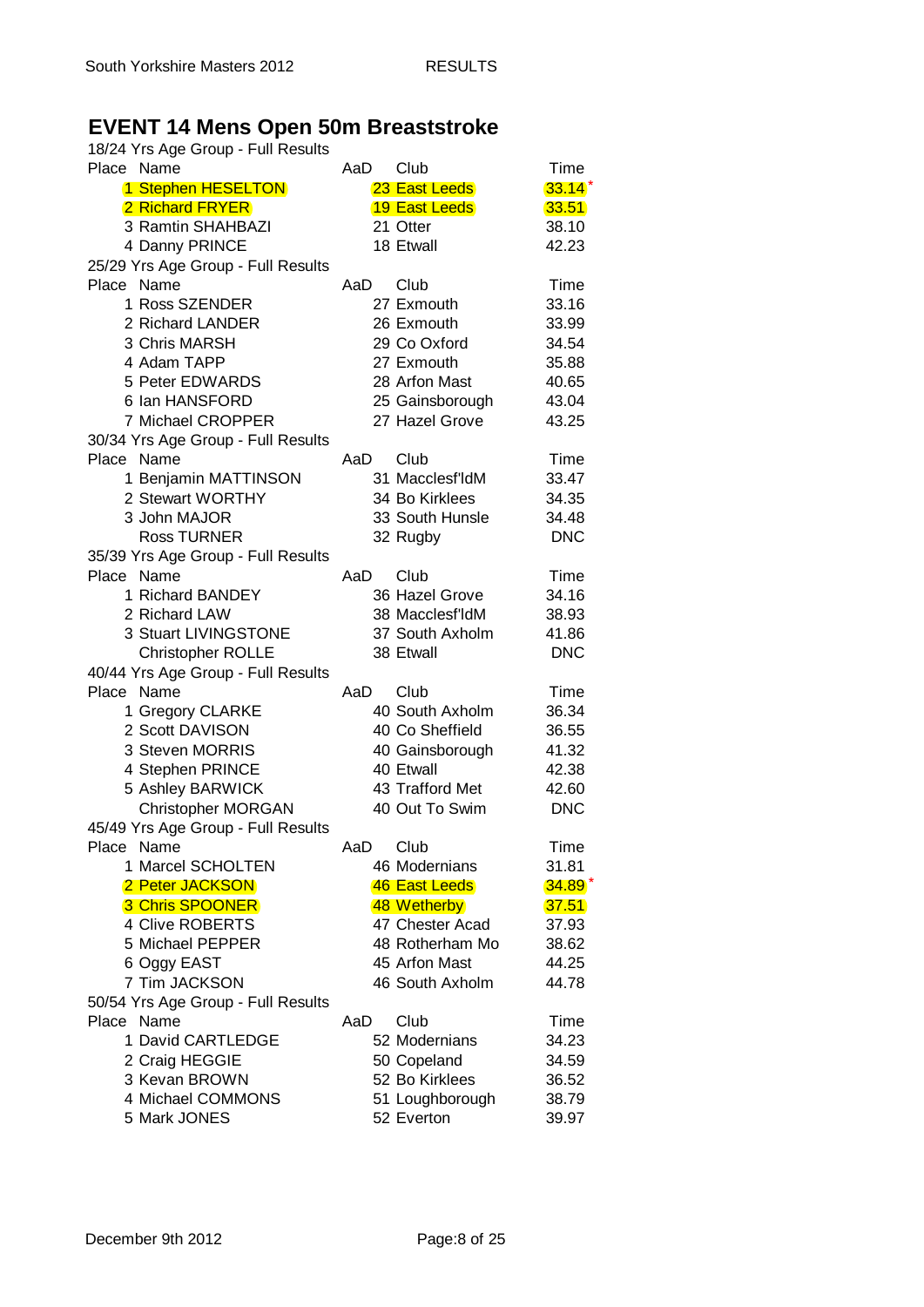| 55/59 Yrs Age Group - Full Results         |      |                      |            |
|--------------------------------------------|------|----------------------|------------|
| Place Name                                 | AaD. | Club                 | Time       |
| 1 Frederick BOLTON                         |      | 58 Macclesf'ldM      | 36.91      |
| 2 Malcolm CLARK                            |      | <b>56 East Leeds</b> | $46.18*$   |
| 60/64 Yrs Age Group - Full Results         |      |                      |            |
| Place Name                                 | AaD  | Club                 | Time       |
| 1 Godfrey GREEN                            |      | 63 Co Lincoln P      | 42.14      |
| 2 Keith ROTHWELL                           |      | 63 Arfon Mast        | 42.38      |
| <b>Steve BRATT</b>                         |      | 62 Otter             | <b>DNC</b> |
| 75 Yrs/Over Age Group - Full Results       |      |                      |            |
| Place Name                                 | AaD  | Club                 | Time       |
| 1 Bill MOORE                               |      | 75 East Leeds        | $43.51*$   |
| 2 Colin SAGE                               |      | 76 Hull Masters      | 50.18      |
| <b>EVENT 15 Womens Open 200m Freestyle</b> |      |                      |            |
| 18/24 Yrs Age Group - Full Results         |      |                      |            |
| Place Name                                 | AaD  | Club                 | Time       |
| 1 Alison PENNELL                           |      | 23 South Axholm      | 2:12.29    |
|                                            |      |                      |            |
| 2 Kristy DAVIS                             |      | <b>18 East Leeds</b> | 2:31.97    |
| <b>3 Katherine PURCELL</b>                 |      | 22 East Leeds        | 2:43.18    |
| 4 Fiona CONWAY                             |      | 22 Loughborough      | 2:47.75    |
| 25/29 Yrs Age Group - Full Results         |      |                      |            |
| Place Name                                 | AaD  | Club                 | Time       |
| 1 Laura BOWDEN                             |      | 25 Trafford Met      | 2:17.12    |
| 30/34 Yrs Age Group - Full Results         |      |                      |            |
| Place Name                                 | AaD. | Club                 | Time       |
| 1 Natalie TAYLOR                           |      | 30 Sheffield C       | 2:27.09    |
| 2 Fiona SADLER                             |      | 30 Macclesf'ldM      | 2:33.15    |
| 3 Kelly PATERSON                           |      | 31 Manch Tri         | 2:57.85    |
| Katie BIRCHALL                             |      | 30 Co Liverpool      | <b>DNC</b> |
| <b>Kirstie FORBES</b>                      |      | 30 Etwall            | <b>DNC</b> |
| 35/39 Yrs Age Group - Full Results         |      |                      |            |
| Place Name                                 | AaD  | Club                 | Time       |
| 1 Andrea JUTRZENKA                         |      | <b>36 East Leeds</b> | 2:28.41    |
| 2 Stephanie WILSON                         |      | 38 Arfon Mast        | 2:41.12    |
| 40/44 Yrs Age Group - Full Results         |      |                      |            |
| Place Name                                 |      | AaD Club             | Time       |
| 1 Rachel SUGARMAN                          |      | 40 Wetherby          | $2:36.15*$ |
| 2 Karen BASSETT                            |      | 44 Bracknell         | 2:36.83    |
| 3 Suzanne PATTERSON                        |      | 42 Bo Kirklees       | 2:55.28    |
| 45/49 Yrs Age Group - Full Results         |      |                      |            |
| Place Name                                 | AaD  | Club                 | Time       |
| 1 Judy BROWN                               |      | 48 Warr'ton Dol      | 2:22.36    |
| 50/54 Yrs Age Group - Full Results         |      |                      |            |
| Place Name                                 | AaD  | Club                 | Time       |
| 1 Ann LUCAS                                |      | 54 Darwen            | 3:14.92    |
| 55/59 Yrs Age Group - Full Results         |      |                      |            |
| Place Name                                 | AaD  | Club                 | Time       |
| 1 Karen JENNINGS                           |      | 55 Spondon Mast      | 2:41.81    |
| 60/64 Yrs Age Group - Full Results         |      |                      |            |
| Place Name                                 | AaD  | Club                 | Time       |
| 1 Liz NEALE                                |      | 60 South Beds        | 3:19.83    |
| 2 Lesley CLIFF                             |      | 64 NottmLeander      | 3:26.47    |
| 65/69 Yrs Age Group - Full Results         |      |                      |            |
| Place Name                                 | AaD  | Club                 | Time       |
| 1 Jean HIATT                               |      | 65 Spondon Mast      | 4:07.08    |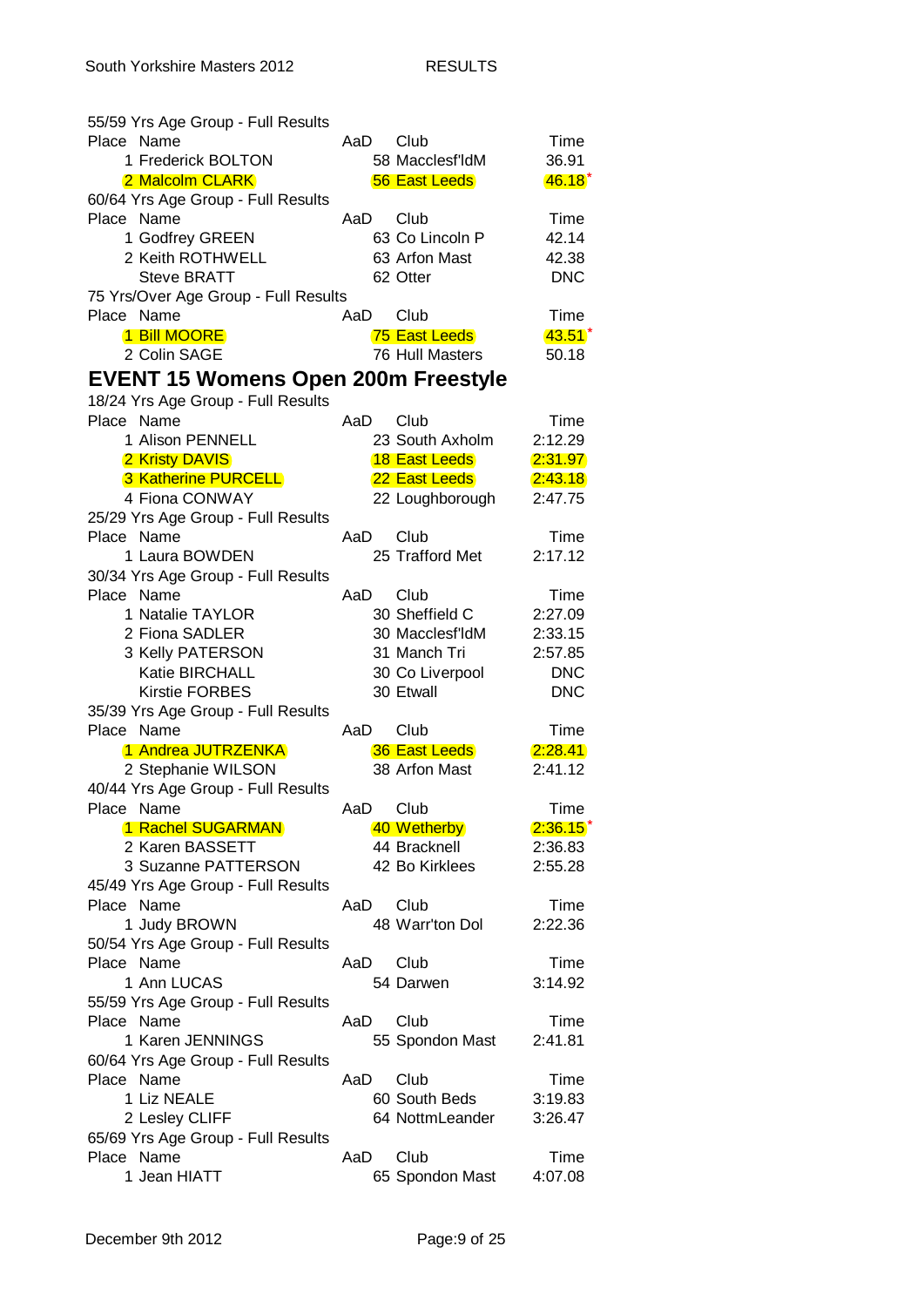## **EVENT 16 Mens Open 200m Freestyle**

| 18/24 Yrs Age Group - Full Results |      |                      |             |
|------------------------------------|------|----------------------|-------------|
| Place Name                         | AaD  | Club                 | Time        |
| 1 David PHILLIPS                   |      | 21 Bo Kirklees       | 2:06.10     |
| 2 James WARREN                     |      | 22 Co Leeds          | 2:14.84     |
| 25/29 Yrs Age Group - Full Results |      |                      |             |
| Place Name                         | AaD  | Club                 | Time        |
| 1 Neal TAYLOR                      |      | 27 Camden Swiss      | 2:02.09     |
| 2 Tommaso TUFARELLI                |      | 28 Otter             | 2:12.28     |
| 3 Christopher LEWINDON             |      | 29 South Beds        | 2:19.76     |
| 4 Ian HANSFORD                     |      | 25 Gainsborough      | 2:41.30     |
| <b>Matthew JAGGER</b>              |      | 26 East Leeds        | <b>DNC</b>  |
| 30/34 Yrs Age Group - Full Results |      |                      |             |
| Place Name                         | AaD  | Club                 | Time        |
| 1 Chris KNEE                       |      | 33 East Leeds        | $2:05.27*$  |
| 2 Richard WILKINSON-HALL           |      | 34 Co Sheffield      | 2:09.15     |
|                                    |      |                      |             |
| 3 Paul NOBLE                       |      | 31 Hull Masters      | 2:14.56     |
| 4 Robert KELLY                     |      | 31 Bo Kirklees       | 2:14.60     |
| 5 Gregan CLARKSON                  |      | 30 Hull Masters      | 2:16.12     |
| <b>Christopher MALPASS</b>         |      | 33 Chester Acad      | <b>DNC</b>  |
| 35/39 Yrs Age Group - Full Results |      |                      |             |
| Place Name                         | AaD  | Club                 | Time        |
| 1 Paul ELLIS                       |      | <b>36 East Leeds</b> | 2:12.06     |
| 2 Richard ELLIS                    |      | 39 Armthorpe         | 2:17.68     |
| 40/44 Yrs Age Group - Full Results |      |                      |             |
| Place Name                         | AaD  | Club                 | Time        |
| 1 Clive SMITH                      |      | 43 Etwall            | 2:42.03     |
| <b>Christopher MORGAN</b>          |      | 40 Out To Swim       | <b>DNC</b>  |
| 45/49 Yrs Age Group - Full Results |      |                      |             |
| Place Name                         | AaD. | Club                 | Time        |
| 1 Hugh TAYLOR                      |      | 48 South Hunsle      | 2:12.54     |
| 2 Andrew WYCHERLEY                 |      | 47 Co Sheffield      | 2:15.66     |
| 3 Tim JACKSON                      |      | 46 South Axholm      | 3:03.88     |
| 50/54 Yrs Age Group - Full Results |      |                      |             |
| Place Name                         | AaD. | Club                 | Time        |
| 1 Mark JONES                       |      | 52 Everton           | 2:20.81     |
| 2 Stephen ALLEN                    |      | 52 Hull Masters      | 2:22.92     |
| 3 Nicholas PARKES                  |      | 51 Middlesboro       | 2:24.94     |
| 4 Simon ROBINSON                   |      | 50 Hazel Grove       | 3:11.10     |
| 55/59 Yrs Age Group - Full Results |      |                      |             |
| Place Name                         | AaD  | Club                 | Time        |
| 1 Malcolm CLARK                    |      | <b>56 East Leeds</b> | $2:48.48*$  |
| <b>Brian GODFREY</b>               |      | 57 Bo Kirklees       | <b>DNC</b>  |
|                                    |      |                      |             |
| 60/64 Yrs Age Group - Full Results |      |                      |             |
| Place Name                         | AaD  | Club                 | Time        |
| 1 Christopher THORP                |      | 62 Co Derby          | 2:59.87     |
| 2 Paul FLETCHER                    |      | 61 Co Leeds          | $3:10.35^*$ |
| 3 David NEVILLE                    |      | 61 CNV               | 3:12.02     |
| Peter KERSLAKE                     |      | 64 NottmLeander      | <b>DNC</b>  |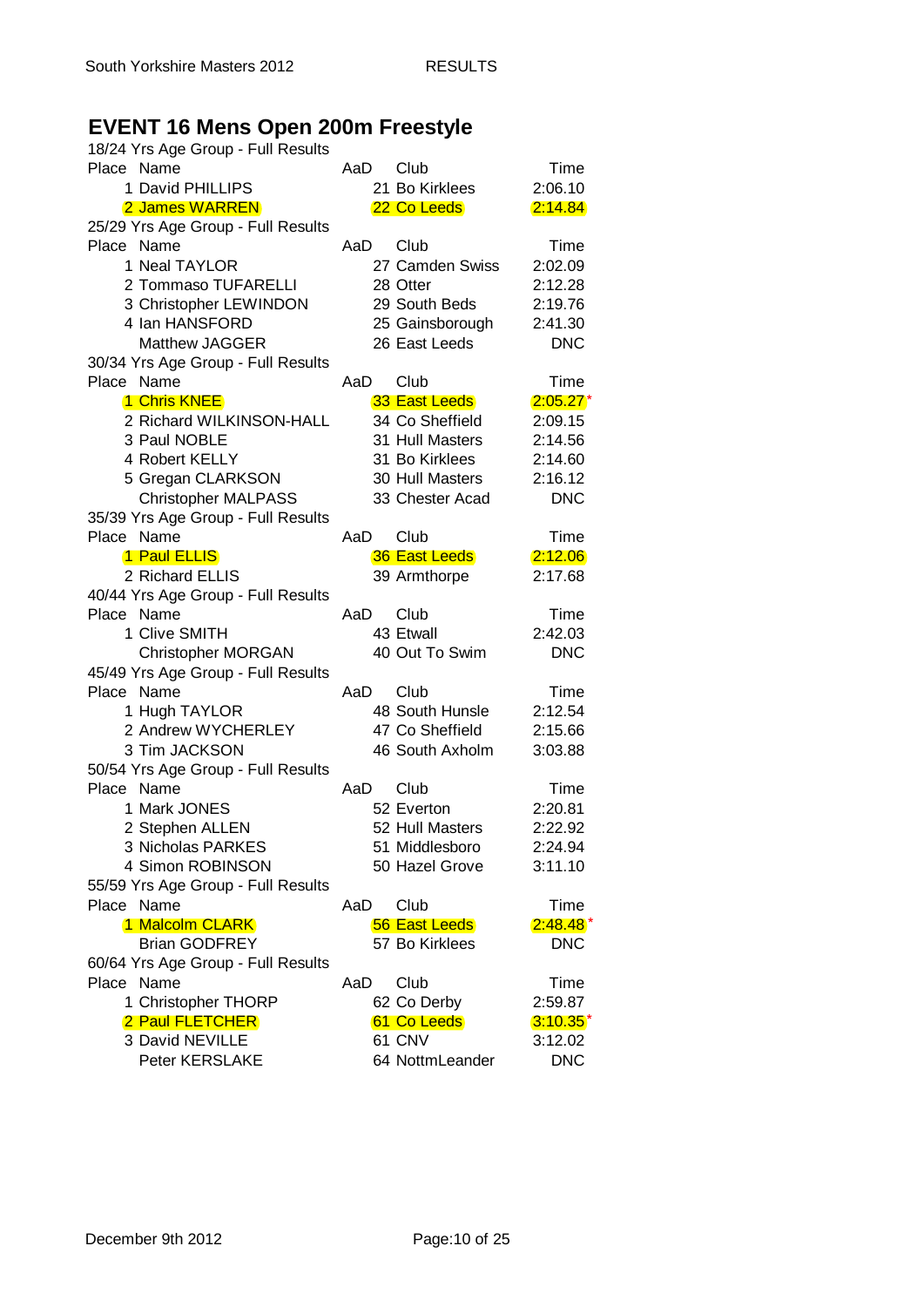## **EVENT 17 Womens Open 50m Butterfly**

| 18/24 Yrs Age Group - Full Results   |      |                      |            |
|--------------------------------------|------|----------------------|------------|
| Place Name                           | AaD  | Club                 | Time       |
| 1 Kristy DAVIS                       |      | <b>18 East Leeds</b> | 34.58      |
| 2 Charlotte WHITE                    |      | 24 Macclesf'ldM      | 35.02      |
| 3 Louise WIDRASCU                    |      | 24 Bradford          | 36.53      |
| 4 Melissa SPEIGHT                    |      | 19 Bradford          | 38.57      |
| 25/29 Yrs Age Group - Full Results   |      |                      |            |
| Place Name                           | AaD  | Club                 | Time       |
| 1 Claire SNEE                        |      | 25 Rotherham Mo      | 33.30      |
| 2 Kimberley CLARKSON                 |      | 28 Hull Masters      | 36.35      |
| 3 Adelle TAYLOR                      |      | 26 Bo Kirklees       | 36.82      |
| 4 Sarah CLARK                        |      |                      |            |
|                                      |      | 25 Hull Masters      | 37.82      |
| 5 Sarah LOOF                         |      | 27 Co Lincoln P      | 47.63      |
| 30/34 Yrs Age Group - Full Results   |      |                      |            |
| Place Name                           | AaD  | Club                 | Time       |
| 1 Natalie TAYLOR                     |      | 30 Sheffield C       | 33.29      |
| 2 Rachel WHITWELL                    |      | 32 Bo Kirklees       | 33.66      |
| 3 Fiona SADLER                       |      | 30 Macclesf'ldM      | 37.34      |
| Rachel STEAD                         |      | 32 Halifax           | <b>DNC</b> |
| <b>Alison CANEY</b>                  |      | 34 Sheffield C       | <b>DNC</b> |
| 35/39 Yrs Age Group - Full Results   |      |                      |            |
| Place Name                           | AaD  | Club                 | Time       |
| 1 Gina HOBSON                        |      | 35 Otter             | 30.06      |
| Michelle SENECAL                     |      | 35 Otter             | <b>DNC</b> |
| 40/44 Yrs Age Group - Full Results   |      |                      |            |
| Place Name                           | AaD  | Club                 | Time       |
| 1 Philippa RICKARD                   |      | 41 East Leeds        | 31.77      |
| 2 Helen GORMAN                       |      | 40 Long Eaton        | 32.90      |
| <b>3 Rachel SUGARMAN</b>             |      | 40 Wetherby          | 34.99      |
| 4 Ruth RHODES                        |      | 44 Bradford          | 35.18      |
| 5 Jeanne PETIT                       |      | 42 Maxwell           | 36.12      |
| 45/49 Yrs Age Group - Full Results   |      |                      |            |
| Place Name                           | AaD  | Club                 | Time       |
| 1 Carolyn IRVINE                     |      | 49 Bo Kirklees       | 36.39      |
| 2 Jackie BUXTON                      |      | 47 South Axholm      | 38.61      |
| <b>Helen DAVIES</b>                  |      | 45 South Beds        | <b>DNC</b> |
| 50/54 Yrs Age Group - Full Results   |      |                      |            |
| Place Name                           | AaD  | Club                 | Time       |
| 1 Frances WEST                       |      | 51 Macclesf'ldM      | 38.98      |
| 2 Helen TURNER                       |      | 51 Rotherham Mo      | 42.20      |
|                                      |      |                      |            |
| 3 Carol JAMES                        |      | 52 Sheffield C       | 42.84      |
| Ann LUCAS                            |      | 54 Darwen            | <b>DNC</b> |
| 55/59 Yrs Age Group - Full Results   |      |                      |            |
| Place Name                           | AaD  | Club                 | Time       |
| 1 Sally SHIELDS                      |      | 58 Bo Kirklees       | 38.27      |
| 65/69 Yrs Age Group - Full Results   |      |                      |            |
| Place Name                           | AaD. | Club                 | Time       |
| 1 Rita EGAN                          |      | 68 South Beds        | 1:14.19    |
| 75 Yrs/Over Age Group - Full Results |      |                      |            |
| Place Name                           | AaD  | Club                 | Time       |
| 1 Betty GRAYSON                      |      | 77 Hull Masters      | 1:08.22    |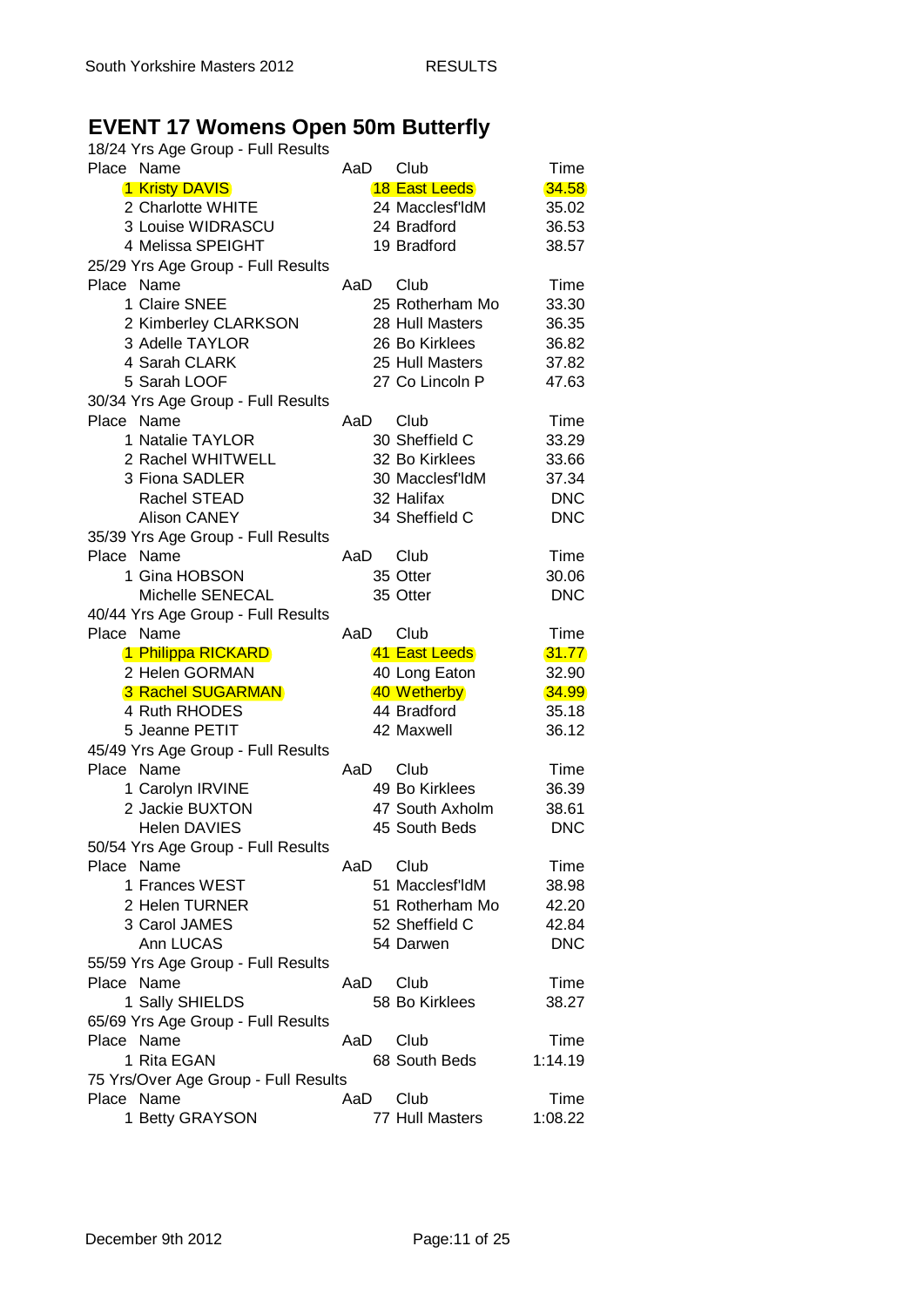# **EVENT 18 Mens Open 50m Butterfly**

| 18/24 Yrs Age Group - Full Results               |                                |            |
|--------------------------------------------------|--------------------------------|------------|
| Place Name                                       | Club<br>AaD                    | Time       |
| 1 Jake RYLATT                                    | <b>20 East Leeds</b>           | 27.44      |
| 2 Adam GALLIMORE                                 | 24 Hazel Grove                 | 28.04      |
| 3 Richard COOPER                                 | 19 Sheffield C                 | 28.70      |
| 4 Richard FRYER                                  | <b>19 East Leeds</b>           | 28.94      |
| 5 Ben DAVIS                                      | 18 Co Lincoln P                | 29.23      |
| 6 Ramtin SHAHBAZI                                | 21 Otter                       | 33.11      |
| Igor MARIN                                       | 23 Otter                       | <b>DNC</b> |
| 25/29 Yrs Age Group - Full Results               |                                |            |
| Place Name                                       | Club<br>AaD                    | Time       |
| 1 Matthew DAVIS                                  | 29 Otter                       | 27.01      |
| 2 Jason KAN                                      | 26 Bo Kirklees                 | 27.46      |
| 3 Chris MARSH                                    | 29 Co Oxford                   | 28.63      |
| 4 Adam WILLIAMSON                                | 26 East Leeds                  | 29.37      |
| 5 Luke GALLIMORE                                 | 26 Hazel Grove                 | 29.60      |
| <b>6 Matthew JAGGER</b>                          | 26 East Leeds                  | 29.76      |
| 7 Sean HUNT                                      | 26 Eckington                   | 32.85      |
| 8 Peter EDWARDS                                  | 28 Arfon Mast                  | 40.61      |
| Andrew CZYZEWSKI                                 | 29 Bo Kirklees                 | <b>DNC</b> |
|                                                  |                                |            |
| 30/34 Yrs Age Group - Full Results<br>Place Name |                                |            |
| 1 Robert HYDE                                    | Club<br>AaD<br>31 Co Sheffield | Time       |
|                                                  |                                | 27.51      |
| 2 Stephen BARTON                                 | 30 Co Liverpool                | 28.61      |
| 3 Samuel CHADWICK                                | 33 Godalming                   | 30.46      |
| 4 Robert KELLY                                   | 31 Bo Kirklees                 | 30.52      |
| 5 Richard WILKINSON-HALL                         | 34 Co Sheffield                | 30.95      |
| <b>6 Ross JAKES</b>                              | 33 Etwall                      | 31.10      |
| 7 Oliver WHITE                                   | 34 Exmouth                     | 31.19      |
| 35/39 Yrs Age Group - Full Results               |                                |            |
| Place Name                                       | Club<br>AaD                    | Time       |
| 1 Paul ELLIS                                     | <b>36 East Leeds</b>           | $28.16*$   |
| 2 Graeme ATHERTON                                | 37 Warr'ton Dol                | 28.59      |
| 3 Richard BANDEY                                 | 36 Hazel Grove                 | 29.14      |
| 4 Matt LEACH                                     | 36 Long Eaton                  | 29.17      |
| 5 Richard ELLIS                                  | 39 Armthorpe                   | 30.94      |
| 6 Richard LAW                                    | 38 Macclesf'ldM                | 33.08      |
| 7 Antony GLENN                                   | 37 Co Coventry                 | 33.50      |
| 40/44 Yrs Age Group - Full Results               |                                |            |
| Place Name                                       | Club<br>AaD                    | Time       |
| 1 Jamie MCHALE                                   | 40 Co Sheffield                | 29.06      |
| 2 Gregory CLARKE                                 | 40 South Axholm                | 30.81      |
| 3 Jonathan ODDY                                  | 44 Macclesf'ldM                | 31.97      |
| 4 Colin CAMPBELL                                 | 42 York City                   | 33.06      |
| 5 Neil MCCOY                                     | 43 Hazel Grove                 | 35.78      |
| <b>Christopher MORGAN</b>                        | 40 Out To Swim                 | <b>DNC</b> |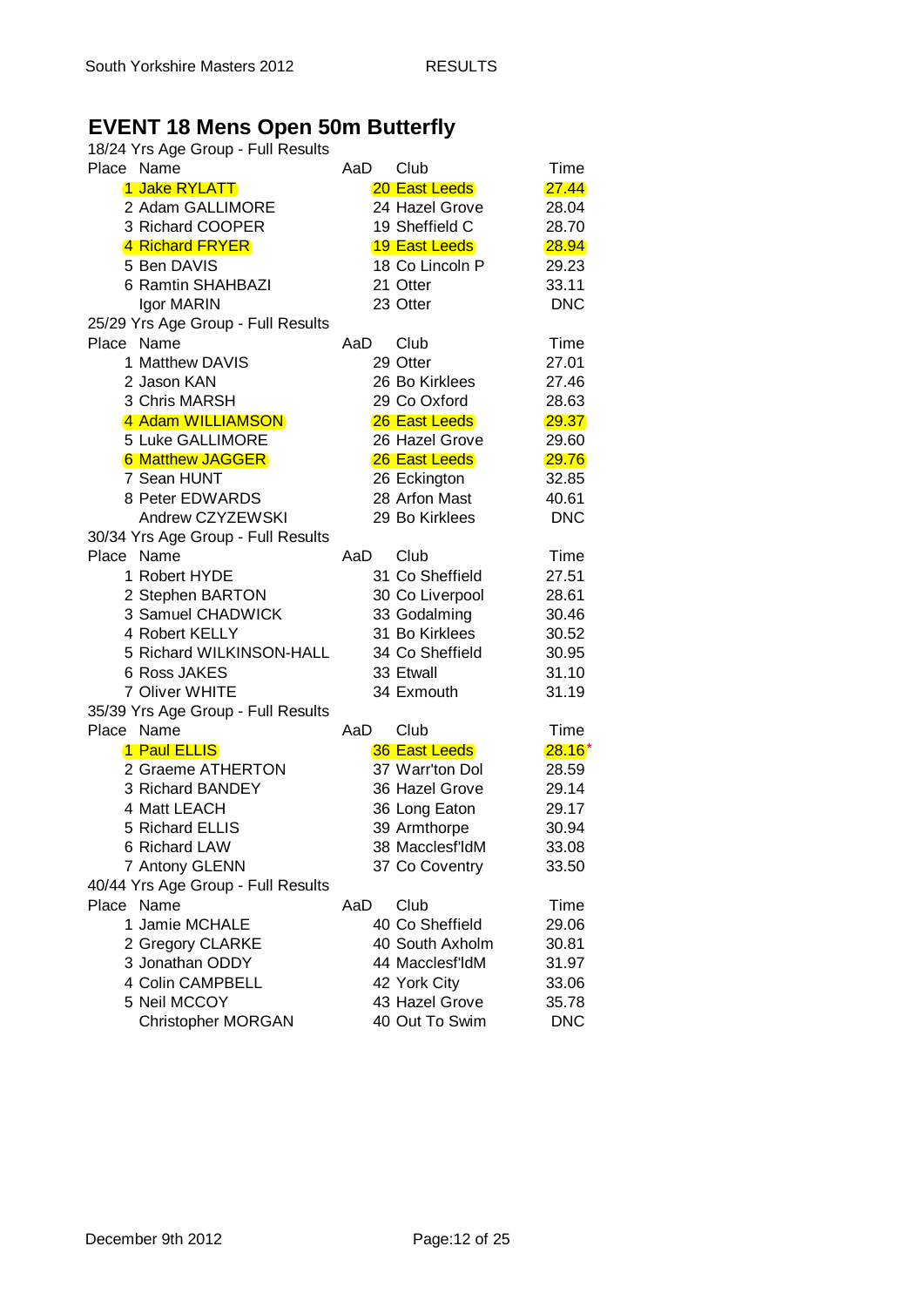|            | 45/49 Yrs Age Group - Full Results          |     |                                    |                       |
|------------|---------------------------------------------|-----|------------------------------------|-----------------------|
| Place Name |                                             | AaD | Club                               | Time                  |
|            | 1 Marcel SCHOLTEN                           |     | 46 Modernians                      | 29.54                 |
|            | 2 Clive ROBERTS                             |     | 47 Chester Acad                    | 30.07                 |
|            | 3 Andrew WYCHERLEY                          |     | 47 Co Sheffield                    | 30.53                 |
|            | 4 Michael PEPPER                            |     | 48 Rotherham Mo                    | 31.24                 |
|            | 5 Steven CONWAY                             |     | 48 Loughborough                    | 33.15                 |
|            | <b>6 Chris SPOONER</b>                      |     | 48 Wetherby                        | 35.16                 |
|            | 7 Jari GODDARD                              |     | 49 Gainsborough                    | 35.31                 |
|            | 8 Richard KELLY                             |     | 47 Hazel Grove                     | 36.08                 |
|            | 9 Oggy EAST                                 |     | 45 Arfon Mast                      | 38.62                 |
|            | 50/54 Yrs Age Group - Full Results          |     |                                    |                       |
| Place Name |                                             | AaD | Club                               | Time                  |
|            | 1 Nicholas PARKES                           |     | 51 Middlesboro                     | 31.09                 |
|            | 2 Michael COMMONS                           |     |                                    |                       |
|            |                                             |     | 51 Loughborough                    | 32.02                 |
|            | 3 Mark JONES                                |     | 52 Everton                         | 35.31                 |
|            | 55/59 Yrs Age Group - Full Results          |     |                                    |                       |
| Place Name |                                             | AaD | Club                               | Time                  |
|            | 1 Malcolm CLARK                             |     | <b>56 East Leeds</b>               | 37.05                 |
|            | 2 Bruce NAYLOR                              |     | 56 South Axholm                    | 41.95                 |
|            | 60/64 Yrs Age Group - Full Results          |     |                                    |                       |
| Place Name |                                             | AaD | Club                               | Time                  |
|            | 1 Keith ROTHWELL                            |     | 63 Arfon Mast                      | 38.17                 |
|            | 2 Godfrey GREEN                             |     | 63 Co Lincoln P                    | 41.14                 |
|            | <b>3 Paul FLETCHER</b>                      |     | 61 Co Leeds                        | 48.87                 |
|            | <b>Steve BRATT</b>                          |     | 62 Otter                           | <b>DNC</b>            |
|            | 75 Yrs/Over Age Group - Full Results        |     |                                    |                       |
|            |                                             |     |                                    |                       |
| Place Name |                                             | AaD | Club                               | Time                  |
|            | 1 Dennis HARRISON                           |     | 75 Hull Masters                    | 48.28                 |
|            |                                             |     |                                    |                       |
|            | <b>EVENT 19 Womens Open 100m Backstroke</b> |     |                                    |                       |
|            | 18/24 Yrs Age Group - Full Results          |     |                                    |                       |
| Place Name |                                             | AaD | Club                               | Time                  |
|            | 1 Alison PENNELL                            |     | 23 South Axholm                    | 1:14.31               |
|            | 2 Alais RICARD                              |     | 21 East Leeds                      | 1:16.74               |
|            | 25/29 Yrs Age Group - Full Results          |     |                                    |                       |
| Place Name |                                             | AaD | Club                               | Time                  |
|            | 1 Deborah CROSSLAND                         |     | 25 Bo Kirklees                     | 1:12.55               |
|            | 2 Laura BOWDEN                              |     | 25 Trafford Met                    | 1:13.80               |
|            | 30/34 Yrs Age Group - Full Results          |     |                                    |                       |
| Place Name |                                             | AaD | Club                               | Time                  |
|            | 1 Emma WILLS                                |     | 33 York City                       | 1:11.46               |
|            | Anna FENTON                                 |     | 30 Camden Swiss                    | <b>DNC</b>            |
|            | Katie BIRCHALL                              |     | 30 Co Liverpool                    | <b>DNC</b>            |
|            |                                             |     |                                    |                       |
| Place Name | 40/44 Yrs Age Group - Full Results          | AaD | Club                               | Time                  |
|            |                                             |     |                                    |                       |
|            | 1 Rachel SUGARMAN                           |     | 40 Wetherby                        | 1:23.27               |
|            | 2 Deborah TUCK                              |     | 42 Cleethorpes                     | 1:24.25               |
|            | 3 Suzanne PATTERSON                         |     | 42 Bo Kirklees                     | 1:42.67               |
|            | 45/49 Yrs Age Group - Full Results          |     |                                    |                       |
| Place Name |                                             | AaD | Club                               | Time                  |
|            | 1 Lynne DAWSON                              |     | 45 Chapeltown                      | 1:26.85               |
|            | 2 Helen PLATER<br>Nuala MUIR-COCHRANE       |     | 45 South Axholm<br>48 Camden Swiss | 1:33.50<br><b>DNC</b> |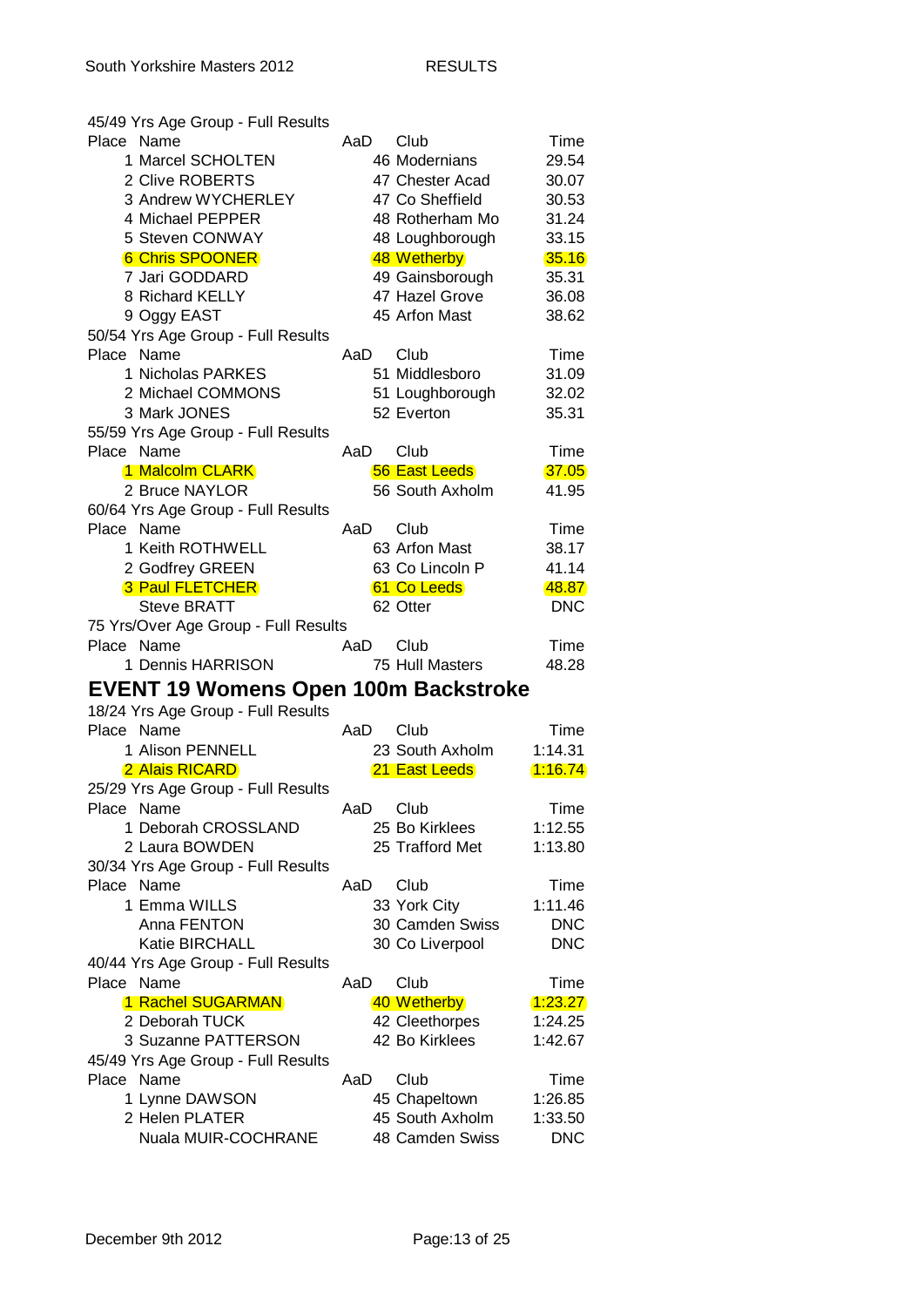| 50/54 Yrs Age Group - Full Results               |      |                         |            |
|--------------------------------------------------|------|-------------------------|------------|
| Place Name                                       | AaD  | Club                    | Time       |
| 1 Susan ARROWSMITH                               |      | 50 NottmLeander         | 1:24.98    |
| 2 Karen JONES                                    |      | 51 Prescot              | 1:59.66    |
| 65/69 Yrs Age Group - Full Results               |      |                         |            |
| Place Name                                       | AaD. | Club                    | Time       |
| 1 Rita EGAN                                      |      | 68 South Beds           | 2:58.44    |
| <b>EVENT 20 Mens Open 100m Backstroke</b>        |      |                         |            |
| 18/24 Yrs Age Group - Full Results               |      |                         |            |
| Place Name                                       | AaD  | Club                    | Time       |
| 1 Adam GALLIMORE                                 |      | 24 Hazel Grove          | 1:04.55    |
| 2 Jake RYLATT                                    |      | 20 East Leeds           | 1.07.01    |
| 3 Stephen HESELTON                               |      | 23 East Leeds           | 1:10.38    |
| <b>Richard FRYER</b>                             |      | 19 East Leeds           | <b>DNC</b> |
| 25/29 Yrs Age Group - Full Results               |      |                         |            |
| Place Name                                       | AaD  | Club                    | Time       |
| 1 Adam TAPP                                      |      | 27 Exmouth              | 1:13.38    |
|                                                  |      |                         |            |
| 30/34 Yrs Age Group - Full Results<br>Place Name |      |                         |            |
|                                                  | AaD  | Club<br>33 Chester Acad | Time       |
| <b>Christopher MALPASS</b>                       |      |                         | <b>DNC</b> |
| 35/39 Yrs Age Group - Full Results<br>Place Name |      |                         |            |
| 1 Simon KERRIGAN                                 | AaD  | Club                    | Time       |
|                                                  |      | 35 Co Sheffield         | 1:06.63    |
| <b>Richard BANDEY</b>                            |      | 36 Hazel Grove          | <b>DNC</b> |
| 50/54 Yrs Age Group - Full Results               |      |                         |            |
| Place Name                                       | AaD  | Club                    | Time       |
| 1 David CARTLEDGE                                |      | 52 Modernians           | 1:09.48    |
| 2 Mark JONES                                     |      | 52 Everton              | 1:25.57    |
| 75 Yrs/Over Age Group - Full Results             |      |                         |            |
| Place Name                                       | AaD  | Club                    | Time       |
| 1 Ted EVANS                                      |      | 77 Co Derby             | 1:47.77    |
| 2 Bill MOORE                                     |      | 75 East Leeds           | 1.48.63    |
| <b>EVENT 21 Womens Open 50m Freestyle</b>        |      |                         |            |
| 18/24 Yrs Age Group - Full Results               |      |                         |            |
| Place Name                                       | AaD  | Club                    | Time       |
| 1 Alison PENNELL                                 |      | 23 South Axholm         | 28.74      |
| 2 Katherine PURCELL                              |      | 22 East Leeds           | 31.53      |
| <b>3 Kristy DAVIS</b>                            |      | <b>18 East Leeds</b>    | 31.61      |
| 4 Charlotte WHITE                                |      | 24 Macclesf'ldM         | 31.78      |
| <b>5 Alais RICARD</b>                            |      | 21 East Leeds           | 32.33      |
| 6 Melissa SPEIGHT                                |      | 19 Bradford             | 34.33      |
| 7 Fiona CONWAY                                   |      | 22 Loughborough         | 35.68      |
| 25/29 Yrs Age Group - Full Results               |      |                         |            |
| Place Name                                       | AaD  | Club                    | Time       |
| 1 Sarah LIVESEY                                  |      | 26 Co Sheffield         | 28.90      |
| 2 Laura BOWDEN                                   |      | 25 Trafford Met         | 29.80      |
| 3 Claire SNEE                                    |      | 25 Rotherham Mo         | 29.84      |
| 4 Kimberley CLARKSON                             |      | 28 Hull Masters         | 31.71      |
| 5 Sarah CLARK                                    |      | 25 Hull Masters         | 32.20      |
| 6 Nicola HILL                                    |      | 28 South Axholm         | 34.36      |
| 7 Sarah LOOF                                     |      | 27 Co Lincoln P         | 40.26      |
| <b>Natalie SAUNDERS</b>                          |      | 26 Sheff&Dist           | <b>DNC</b> |
|                                                  |      |                         |            |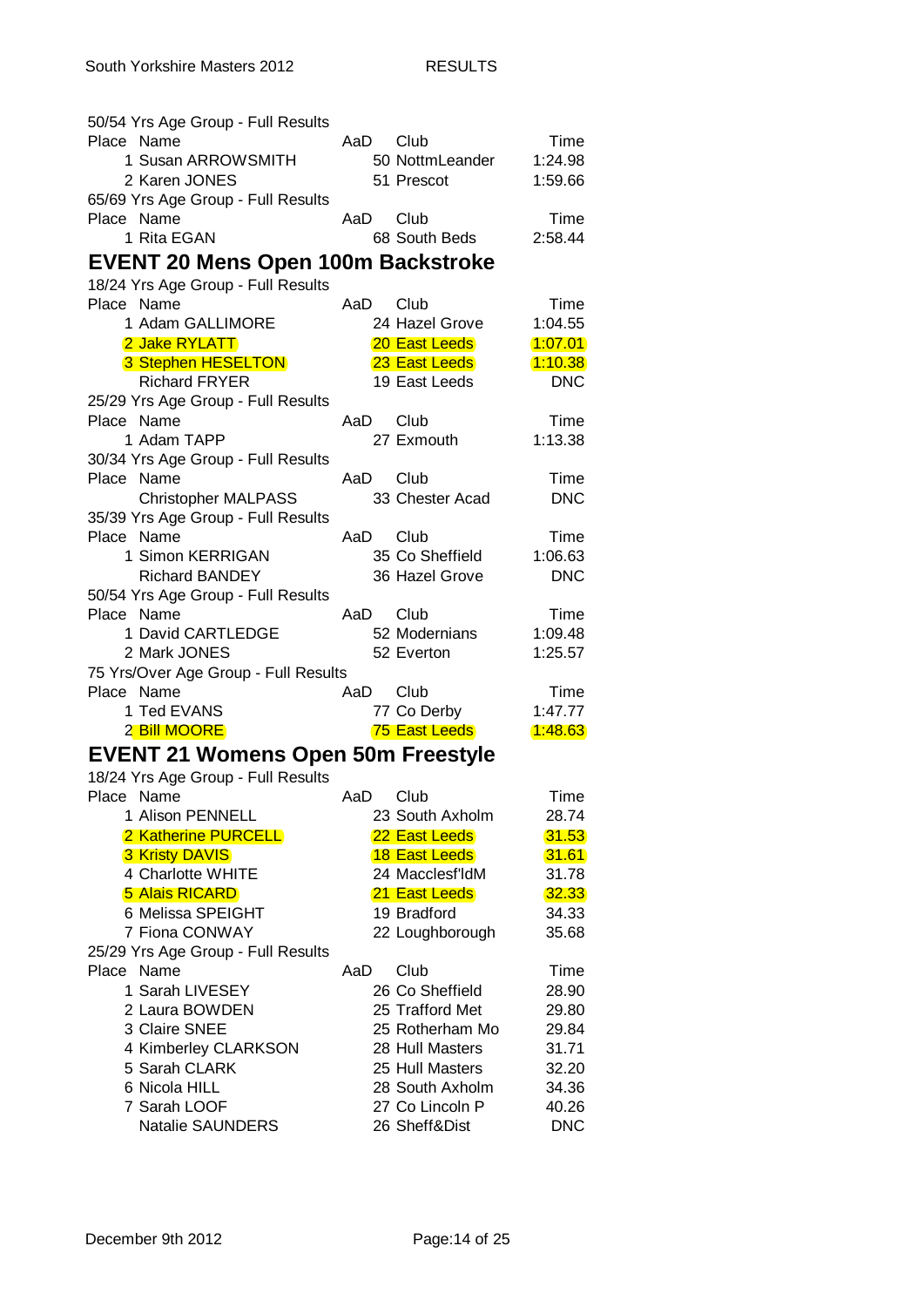| 30/34 Yrs Age Group - Full Results   |     |                 |            |
|--------------------------------------|-----|-----------------|------------|
| Place Name                           | AaD | Club            | Time       |
| 1 Anna FENTON                        |     | 30 Camden Swiss | 28.53      |
| 2 Rachel WHITWELL                    |     | 32 Bo Kirklees  | 30.57      |
| 3 Natalie TAYLOR                     |     | 30 Sheffield C  | 31.17      |
| 4 Kelly PATERSON                     |     | 31 Manch Tri    | 38.65      |
| <b>Alison CANEY</b>                  |     | 34 Sheffield C  | <b>DNC</b> |
| <b>Kirstie FORBES</b>                |     | 30 Etwall       | <b>DNC</b> |
| Laura WALSH                          |     | 30 Staines      | <b>DNC</b> |
| 35/39 Yrs Age Group - Full Results   |     |                 |            |
| Place Name                           | AaD | Club            | Time       |
| 1 Gina HOBSON                        |     | 35 Otter        | 27.99      |
| 2 Sheryl CLAPHAM                     |     | 36 Bradford     | 32.07      |
| 3 Stephanie WILSON                   |     | 38 Arfon Mast   | 32.75      |
| <b>Helen ROLLE</b>                   |     | 37 Etwall       | <b>DNC</b> |
| 40/44 Yrs Age Group - Full Results   |     |                 |            |
| Place Name                           | AaD | Club            | Time       |
| 1 Ruth RHODES                        |     |                 |            |
| 2 Karen BASSETT                      |     | 44 Bradford     | 31.68      |
|                                      |     | 44 Bracknell    | 33.32      |
| 3 Sandra THURSFIELD                  |     | 40 Sheffield C  | 36.76      |
| 4 Suzanne PATTERSON                  |     | 42 Bo Kirklees  | 38.53      |
| 5 Tracy MEYERHOFF                    |     | 44 Hull Masters | 44.28      |
| 45/49 Yrs Age Group - Full Results   |     |                 |            |
| Place Name                           | AaD | Club            | Time       |
| 1 Helen PLATER                       |     | 45 South Axholm | 35.28      |
| 2 Caroline GEORGE                    |     | 48 Stockport Mo | 41.07      |
| <b>Helen DAVIES</b>                  |     | 45 South Beds   | <b>DNC</b> |
| 50/54 Yrs Age Group - Full Results   |     |                 |            |
| Place Name                           | AaD | Club            | Time       |
| 1 Frances WEST                       |     | 51 Macclesf'ldM | 35.58      |
| 2 Carol JAMES                        |     | 52 Sheffield C  | 35.90      |
| 3 Helen TURNER                       |     | 51 Rotherham Mo | 36.61      |
| 55/59 Yrs Age Group - Full Results   |     |                 |            |
| Place Name                           | AaD | Club            | Time       |
| 1 Sally SHIELDS                      |     | 58 Bo Kirklees  | 34.98      |
| 2 Karen JENNINGS                     |     | 55 Spondon Mast | 36.69      |
| 3 Suzanne CLARKSON                   |     | 57 Hull Masters | 50.98      |
| 60/64 Yrs Age Group - Full Results   |     |                 |            |
| Place Name                           | AaD | Club            | Time       |
| 1 Liz NEALE                          |     | 60 South Beds   | 42.40      |
| 2 Lesley CLIFF                       |     | 64 NottmLeander | 44.45      |
| 65/69 Yrs Age Group - Full Results   |     |                 |            |
| Place Name                           | AaD | Club            | Time       |
| 1 Jean HIATT                         |     | 65 Spondon Mast | 53.31      |
| 75 Yrs/Over Age Group - Full Results |     |                 |            |
| Place Name                           | AaD | Club            | Time       |
| 1 Betty GRAYSON                      |     | 77 Hull Masters | 57.47      |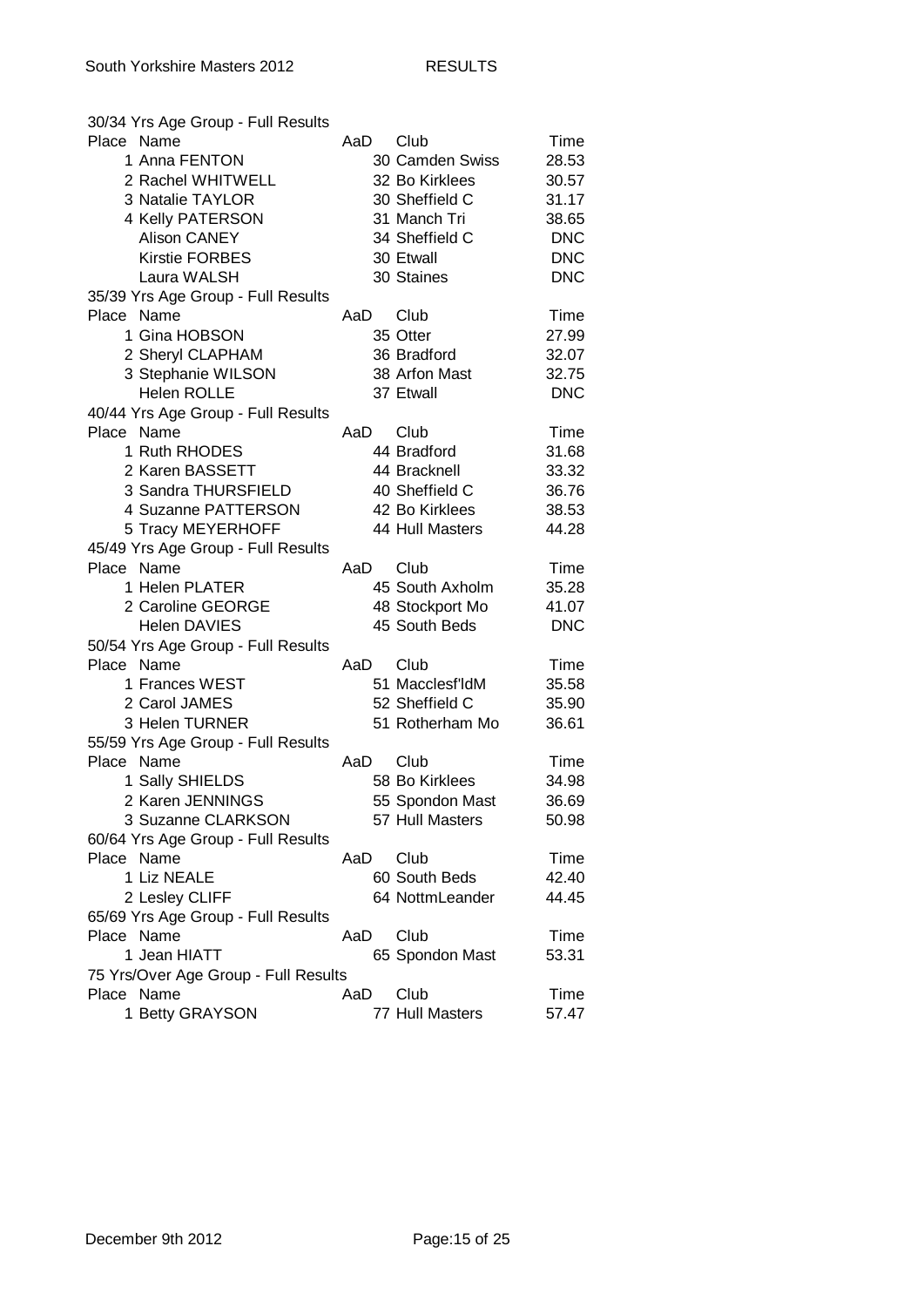# **EVENT 22 Mens Open 50m Freestyle**

| 18/24 Yrs Age Group - Full Results |                 |            |
|------------------------------------|-----------------|------------|
| Place Name                         | Club<br>AaD     | Time       |
| <b>1 Richard FRYER</b>             | 19 East Leeds   | 25.92      |
| 1 Richard COOPER                   | 19 Sheffield C  | 25.92      |
| 3 Adam GALLIMORE                   | 24 Hazel Grove  | 25.98      |
| 4 Ben DAVIS                        | 18 Co Lincoln P | 26.33      |
| <b>5 James WARREN</b>              | 22 Co Leeds     | 27.45      |
| 6 Ramtin SHAHBAZI                  | 21 Otter        | 29.87      |
| 7 Danny PRINCE                     | 18 Etwall       | 33.73      |
| Igor MARIN                         | 23 Otter        | <b>DNC</b> |
| 25/29 Yrs Age Group - Full Results |                 |            |
| Place Name                         | Club<br>AaD.    | Time       |
| 1 Neal TAYLOR                      | 27 Camden Swiss | 24.70      |
| 2 Jason KAN                        |                 |            |
|                                    | 26 Bo Kirklees  | 25.63      |
| 3 Ross SZENDER                     | 27 Exmouth      | 25.69      |
| 4 Chris MARSH                      | 29 Co Oxford    | 25.95      |
| 5 Richard LANDER                   | 26 Exmouth      | 26.65      |
| 6 Luke GALLIMORE                   | 26 Hazel Grove  | 27.27      |
| <b>7 Matthew JAGGER</b>            | 26 East Leeds   | 27.35      |
| 8 Eric KNIGHTS                     | 27 Hull Masters | 28.30      |
| 9 Sean HUNT                        | 26 Eckington    | 28.96      |
| 10 Ian HANSFORD                    | 25 Gainsborough | 32.29      |
| 11 Michael CROPPER                 | 27 Hazel Grove  | 33.89      |
| Peter EDWARDS                      | 28 Arfon Mast   | <b>DNC</b> |
| <b>Michael FORBES</b>              | 29 Etwall       | <b>DNC</b> |
| Andrew CZYZEWSKI                   | 29 Bo Kirklees  | <b>DNC</b> |
| 30/34 Yrs Age Group - Full Results |                 |            |
| Place Name                         | Club<br>AaD.    | Time       |
| 1 Andy HUNTER                      | 34 Invictus     | 24.38      |
| 2 Chris KNEE                       | 33 East Leeds   | $24.48*$   |
| 3 Robert HYDE                      | 31 Co Sheffield | 25.15      |
|                                    |                 |            |
| 4 Benjamin MATTINSON               | 31 Macclesf'ldM | 26.32      |
| 5 Stephen BARTON                   | 30 Co Liverpool | 26.36      |
| <b>6 Philip PRATT</b>              | 31 East Leeds   | 26.37      |
| 7 John MAJOR                       | 33 South Hunsle | 26.50      |
| 8 Robert KELLY                     | 31 Bo Kirklees  | 27.16      |
| 9 Stewart WORTHY                   | 34 Bo Kirklees  | 27.30      |
| 9 Paul NOBLE                       | 31 Hull Masters | 27.30      |
| 11 Richard WILKINSON-HALL          | 34 Co Sheffield | 27.31      |
| 12 Samuel CHADWICK                 | 33 Godalming    | 27.44      |
| 13 Gregan CLARKSON                 | 30 Hull Masters | 28.07      |
| 14 Ross JAKES                      | 33 Etwall       | 28.45      |
| 35/39 Yrs Age Group - Full Results |                 |            |
| Place Name                         | Club<br>AaD     | Time       |
| 1 Richard ELLIS                    | 39 Armthorpe    | 27.07      |
| 2 Richard LAW                      | 38 Macclesf'ldM | 27.87      |
| 3 Antony GLENN                     | 37 Co Coventry  | 29.41      |
| 4 Matthew WARD                     | 37 Wetherby     | 30.17      |
| 5 Stuart LIVINGSTONE               | 37 South Axholm | 34.42      |
|                                    |                 |            |
| <b>Christopher ROLLE</b>           | 38 Etwall       | <b>DNC</b> |
| <b>Richard BANDEY</b>              | 36 Hazel Grove  | <b>DNC</b> |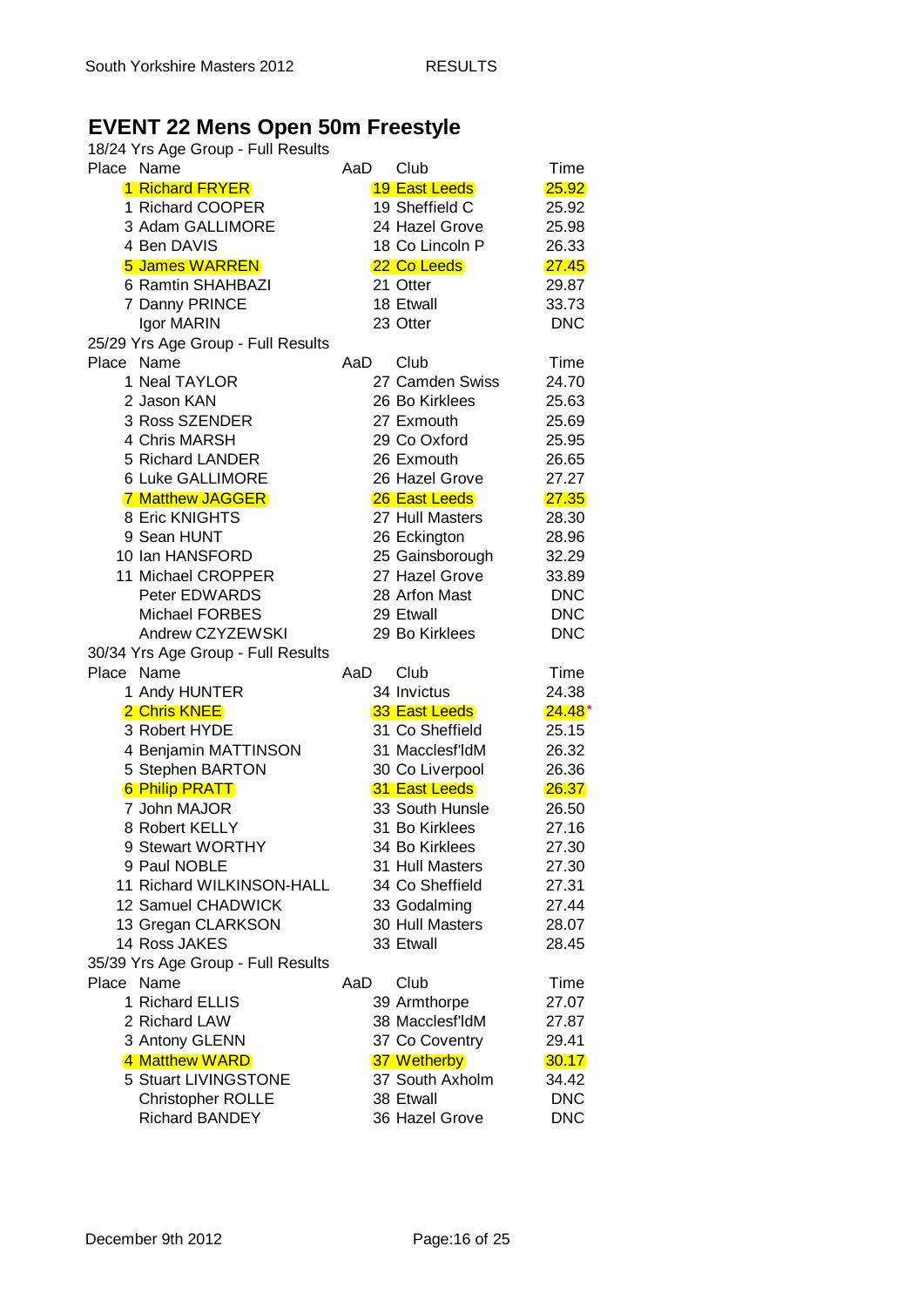40/44 Yrs Age Group - Full Results

| Place Name |                                               | AaD | Club                 | Time       |
|------------|-----------------------------------------------|-----|----------------------|------------|
|            | 1 Paul CLEMENCE                               |     | 42 East Leeds        | 24.52      |
|            | 2 Jamie MCHALE                                |     | 40 Co Sheffield      | 27.08      |
|            | 3 Scott DAVISON                               |     | 40 Co Sheffield      | 28.13      |
|            | 4 Colin CAMPBELL                              |     | 42 York City         | 28.63      |
|            | 5 Steve TURNER                                |     | 44 Hazel Grove       | 28.65      |
|            | 6 Jonathan ODDY                               |     | 44 Macclesf'ldM      | 29.06      |
|            | 7 Nigel BARKER-SMITH                          |     | 43 Sheff&Dist        | 30.37      |
|            | 8 Neil MCCOY                                  |     | 43 Hazel Grove       | 30.58      |
|            | 9 Stephen PRINCE                              |     | 40 Etwall            | 32.52      |
|            | 10 Ashley BARWICK                             |     | 43 Trafford Met      | 40.21      |
|            | 45/49 Yrs Age Group - Full Results            |     |                      |            |
| Place Name |                                               | AaD | Club                 | Time       |
|            | 1 Andrew WYCHERLEY                            |     | 47 Co Sheffield      | 26.94      |
|            | 2 Jonathan SAUNDERS                           |     | 46 Sheff&Dist        | 28.74      |
|            | 3 Steven CONWAY                               |     | 48 Loughborough      | 28.83      |
|            | 4 Chris SPOONER                               |     | 48 Wetherby          | $29.65*$   |
|            | 5 Richard KELLY                               |     | 47 Hazel Grove       | 30.34      |
|            | 6 Michael PEPPER                              |     | 48 Rotherham Mo      | 30.40      |
|            | 7 Jari GODDARD                                |     | 49 Gainsborough      | 32.23      |
|            | 8 Tim JACKSON                                 |     | 46 South Axholm      | 35.91      |
|            | 50/54 Yrs Age Group - Full Results            |     |                      |            |
| Place Name |                                               | AaD | Club                 | Time       |
|            | 1 Michael COMMONS                             |     | 51 Loughborough      | 27.17      |
|            | 2 Mark JONES                                  |     | 52 Everton           | 30.55      |
|            | 55/59 Yrs Age Group - Full Results            |     |                      |            |
| Place Name |                                               | AaD | Club                 | Time       |
|            | 1 Cleveland MEYERHOFF                         |     | 55 Hull Masters      | 33.65      |
|            | 2 Malcolm CLARK                               |     | <b>56 East Leeds</b> | 33.95      |
|            | 3 Bruce NAYLOR                                |     | 56 South Axholm      | 35.86      |
|            | <b>Brian GODFREY</b>                          |     | 57 Bo Kirklees       | <b>DNC</b> |
|            | 60/64 Yrs Age Group - Full Results            |     |                      |            |
| Place Name |                                               | AaD | Club                 | Time       |
|            | 1 Keith ROTHWELL                              |     | 63 Arfon Mast        | 34.86      |
|            | 2 David NEVILLE                               |     | 61 CNV               | 35.34      |
|            | <b>Steve BRATT</b>                            |     | 62 Otter             | <b>DNC</b> |
|            | 75 Yrs/Over Age Group - Full Results          |     |                      |            |
| Place Name |                                               | AaD | Club                 | Time       |
|            |                                               |     |                      |            |
|            | 1 Dennis HARRISON                             |     | 75 Hull Masters      | 38.35      |
|            | 2 Colin SAGE                                  |     | 76 Hull Masters      | 40.54      |
|            | <b>EVENT 23 Womens Open 100m Breaststroke</b> |     |                      |            |
|            | 18/24 Yrs Age Group - Full Results            |     |                      |            |
| Place Name |                                               | AaD | Club                 | Time       |
|            | 1 Laura ROBINSON                              |     | 24 South Beds        | 1:25.30    |
|            | 2 Melissa SPEIGHT                             |     | 19 Bradford          | 1:34.16    |
|            | 25/29 Yrs Age Group - Full Results            |     |                      |            |
| Place Name |                                               | AaD | Club                 | Time       |
|            | 1 Laura BOWDEN                                |     | 25 Trafford Met      | 1:25.48    |
|            | 2 Emma CARROLL                                |     | 26 Macclesf'ldM      | 1:28.22    |
|            | Sarah LOOF                                    |     | 27 Co Lincoln P      | DQ SL-1L   |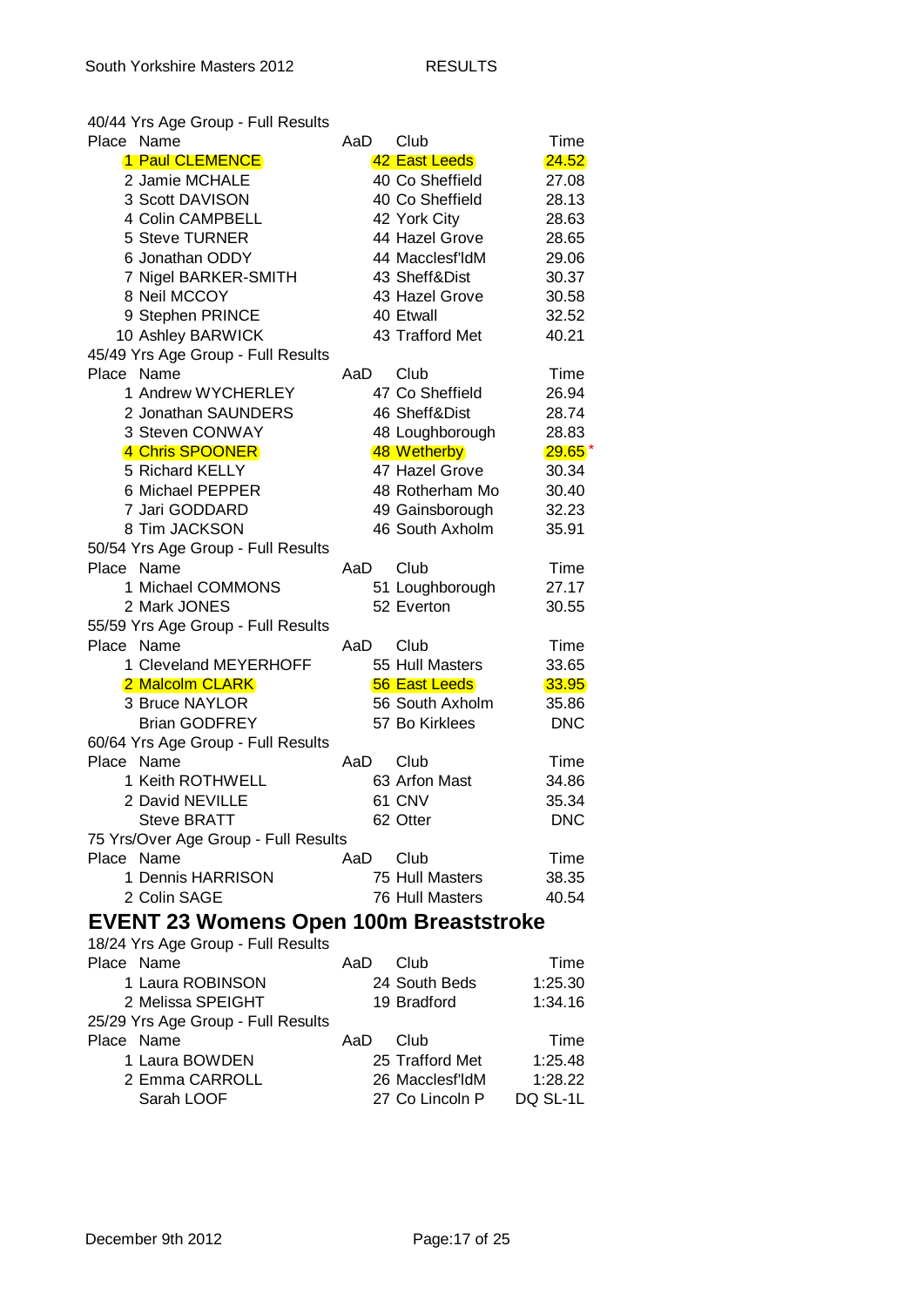| 35/39 Yrs Age Group - Full Results               |     |                                   |                       |
|--------------------------------------------------|-----|-----------------------------------|-----------------------|
| Place Name                                       | AaD | Club                              | Time                  |
| 1 Sheryl CLAPHAM                                 |     | 36 Bradford                       | 1:31.50               |
| 2 Michelle SENECAL                               |     | 35 Otter                          | 1:31.56               |
| 40/44 Yrs Age Group - Full Results               |     |                                   |                       |
| Place Name                                       | AaD | Club                              | Time                  |
| 1 Helen GORMAN                                   |     | 40 Long Eaton                     | 1:17.75               |
| Lisa DOBSON                                      |     | 42 Halifax                        | <b>DNC</b>            |
| 45/49 Yrs Age Group - Full Results               |     |                                   |                       |
| Place Name                                       | AaD | Club                              | Time                  |
| 1 Judy BROWN                                     |     | 48 Warr'ton Dol                   | 1:29.16               |
| 2 Lynne DAWSON                                   |     | 45 Chapeltown                     | 1:34.82               |
| 3 Carolyn IRVINE                                 |     | 49 Bo Kirklees                    | 1:35.22               |
| 50/54 Yrs Age Group - Full Results               |     |                                   |                       |
| Place Name                                       | AaD | Club                              | Time                  |
| 1 Jane MUGGLETON                                 |     | 51 Sheffield C                    | 1:48.75               |
| 2 Ann LUCAS                                      |     | 54 Darwen                         | 1:50.53               |
| 3 Karen JONES                                    |     | 51 Prescot                        | 2:14.07               |
| 55/59 Yrs Age Group - Full Results               |     |                                   |                       |
| Place Name                                       | AaD | Club                              | Time                  |
|                                                  |     | 58 Bo Kirklees                    |                       |
| 1 Sally SHIELDS                                  |     |                                   | 1:30.99               |
| 70/74 Yrs Age Group - Full Results               |     |                                   |                       |
| Place Name                                       | AaD | Club                              | Time                  |
| 1 Elaine BROMWICH                                |     | 70 Birmingham M                   | 1:42.23               |
| <b>EVENT 24 Mens Open 100m Breaststroke</b>      |     |                                   |                       |
|                                                  |     |                                   |                       |
| 18/24 Yrs Age Group - Full Results               |     |                                   |                       |
| Place Name                                       | AaD | Club                              | Time                  |
| 1 Stephen HESELTON                               |     | 23 East Leeds                     | 1:16.95               |
| 2 David PHILLIPS                                 |     | 21 Bo Kirklees                    | 1:19.20               |
|                                                  |     | 18 Etwall                         | 1:34.27               |
| 3 Danny PRINCE                                   |     |                                   |                       |
| 25/29 Yrs Age Group - Full Results<br>Place Name | AaD | Club                              |                       |
| 1 Matthew DAVIS                                  |     | 29 Otter                          | Time                  |
|                                                  |     |                                   | 1:12.76               |
| 2 Adam TAPP                                      |     | 27 Exmouth                        | 1:22.96               |
| 3 Peter EDWARDS                                  |     | 28 Arfon Mast                     | 1:34.19               |
| 4 Ian HANSFORD                                   |     | 25 Gainsborough                   | 1:34.62               |
| <b>Chris MARSH</b>                               |     | 29 Co Oxford                      | <b>DNC</b>            |
| 30/34 Yrs Age Group - Full Results               |     |                                   |                       |
| Place Name                                       | AaD | Club                              | Time                  |
| 1 David ROBERTS                                  |     | 31 Otter                          | 1:09.65               |
| <b>Ross TURNER</b>                               |     | 32 Rugby                          | <b>DNC</b>            |
| 35/39 Yrs Age Group - Full Results               |     |                                   |                       |
| Place Name                                       | AaD | Club                              | Time                  |
| 1 Richard BANDEY                                 |     | 36 Hazel Grove                    | 1:18.20               |
| 40/44 Yrs Age Group - Full Results               |     |                                   |                       |
| Place Name                                       | AaD | Club                              | Time                  |
| 1 Scott DAVISON                                  |     | 40 Co Sheffield                   | 1:19.45               |
| 2 Gregory CLARKE                                 |     | 40 South Axholm                   | 1:20.31               |
| 3 Steven MORRIS                                  |     | 40 Gainsborough                   | 1:33.44               |
| 4 Ashley BARWICK<br><b>Christopher MORGAN</b>    |     | 43 Trafford Met<br>40 Out To Swim | 1:43.31<br><b>DNC</b> |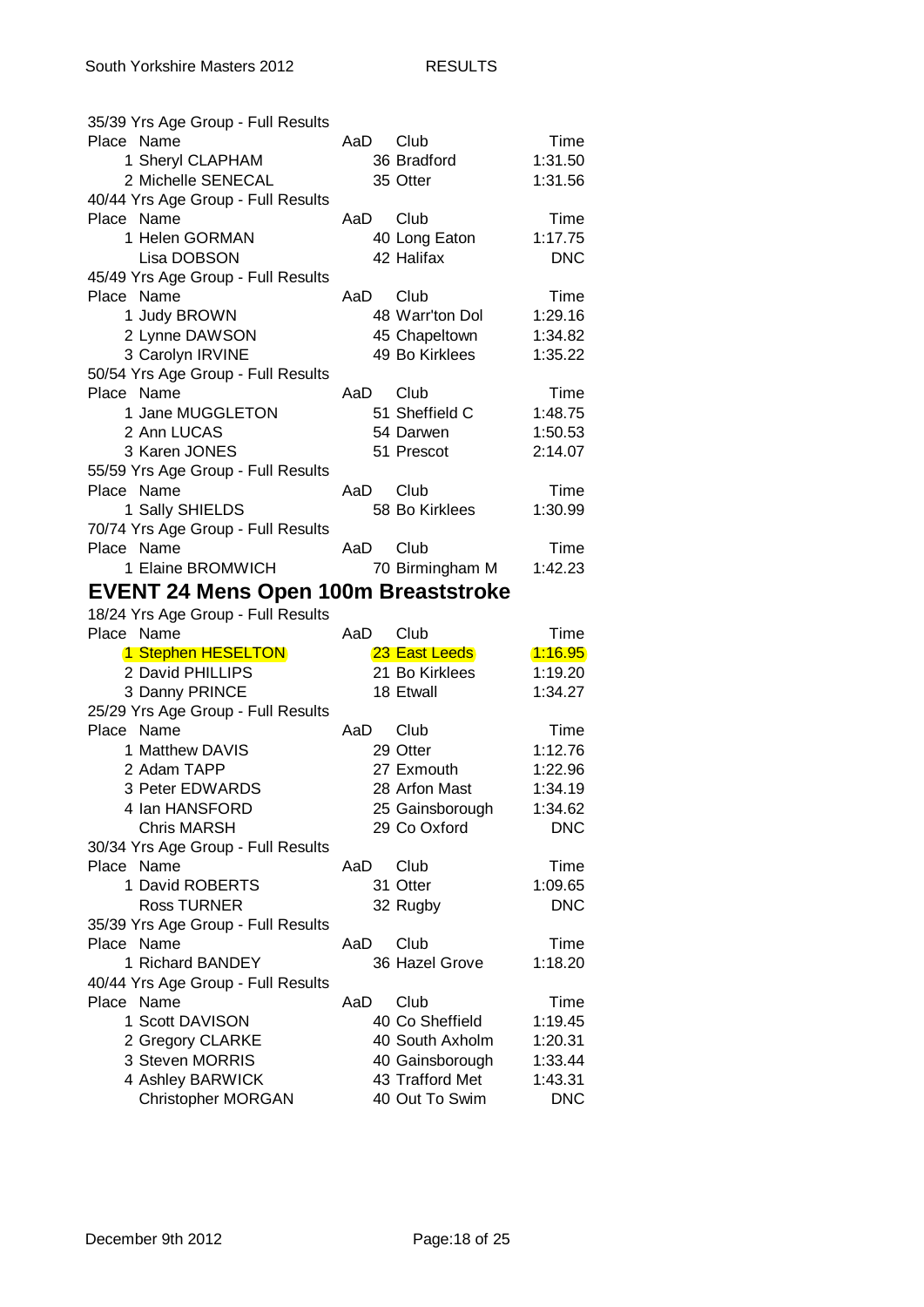| 45/49 Yrs Age Group - Full Results   |     |                      |            |
|--------------------------------------|-----|----------------------|------------|
| Place Name                           | AaD | Club                 | Time       |
| 1 Marcel SCHOLTEN                    |     | 46 Modernians        | 1:09.92    |
| <b>Peter JACKSON</b>                 |     | 46 East Leeds        | <b>DNF</b> |
| 50/54 Yrs Age Group - Full Results   |     |                      |            |
| Place Name                           | AaD | Club                 | Time       |
| 1 David CARTLEDGE                    |     | 52 Modernians        | 1:14.54    |
| 2 Craig HEGGIE                       |     | 50 Copeland          | 1:14.75    |
| 3 Stephen ALLEN                      |     | 52 Hull Masters      | 1:20.03    |
| 4 Kevan BROWN                        |     | 52 Bo Kirklees       | 1:21.32    |
| 5 Mark JONES                         |     | 52 Everton           | 1:26.21    |
| 55/59 Yrs Age Group - Full Results   |     |                      |            |
| Place Name                           | AaD | Club                 | Time       |
| 1 Frederick BOLTON                   |     | 58 Macclesf'ldM      | 1:23.25    |
| 60/64 Yrs Age Group - Full Results   |     |                      |            |
| Place Name                           | AaD | Club                 | Time       |
| 1 Christopher THORP                  |     | 62 Co Derby          | 1:32.98    |
| 2 Godfrey GREEN                      |     | 63 Co Lincoln P      | 1:33.16    |
| 3 Keith ROTHWELL                     |     | 63 Arfon Mast        | 1:35.93    |
| 75 Yrs/Over Age Group - Full Results |     |                      |            |
| Place Name                           | AaD | Club                 | Time       |
| 1 Bill MOORE                         |     | 75 East Leeds        | 1:43.65    |
| <b>EVENT 25 Womens Open 100m IM</b>  |     |                      |            |
| 18/24 Yrs Age Group - Full Results   |     |                      |            |
| Place Name                           | AaD | Club                 | Time       |
| 1 Alais RICARD                       |     | 21 East Leeds        | 1:20.00    |
| 2 Charlotte WHITE                    |     | 24 Macclesf'ldM      | 1:23.28    |
| 3 Melissa SPEIGHT                    |     | 19 Bradford          | 1:25.09    |
| 25/29 Yrs Age Group - Full Results   |     |                      |            |
| Place Name                           | AaD | Club                 | Time       |
| 1 Deborah CROSSLAND                  |     | 25 Bo Kirklees       | 1:15.82    |
| 2 Emma CARROLL                       |     | 26 Macclesf'ldM      | 1:21.10    |
| 3 Adelle TAYLOR                      |     | 26 Bo Kirklees       | 1:22.95    |
| 4 Sarah LOOF                         |     | 27 Co Lincoln P      | 1:49.08    |
| 30/34 Yrs Age Group - Full Results   |     |                      |            |
| Place Name                           | AaD | Club                 | Time       |
| 1 Elizabeth MIRRLEES                 |     | 33 Macclesf'ldM      | 1:17.35    |
| 2 Natalie TAYLOR                     |     | 30 Sheffield C       | 1:17.37    |
| 3 Fiona SADLER                       |     | 30 Macclesf'ldM      | 1:21.07    |
| 4 Kelly PATERSON                     |     | 31 Manch Tri         | 1:35.04    |
| 35/39 Yrs Age Group - Full Results   |     |                      |            |
| Place Name                           | AaD | Club                 | Time       |
| 1 Andrea JUTRZENKA                   |     | <b>36 East Leeds</b> | 1:18.46    |
| 40/44 Yrs Age Group - Full Results   |     |                      |            |
| Place Name                           | AaD | Club                 | Time       |
| 1 Philippa RICKARD                   |     | 41 East Leeds        | $1:15.18*$ |
| 2 Rachel SUGARMAN                    |     | 40 Wetherby          | (1.19.77)  |
| <b>3 Fiona HARRIS</b>                |     | 43 Wetherby          | (1.26.41)  |
| Lisa DOBSON                          |     | 42 Halifax           | <b>DNC</b> |
| Deborah TUCK                         |     | 42 Cleethorpes       | <b>DNC</b> |
| <b>Helen GORMAN</b>                  |     | 40 Long Eaton        | <b>DNC</b> |
|                                      |     |                      |            |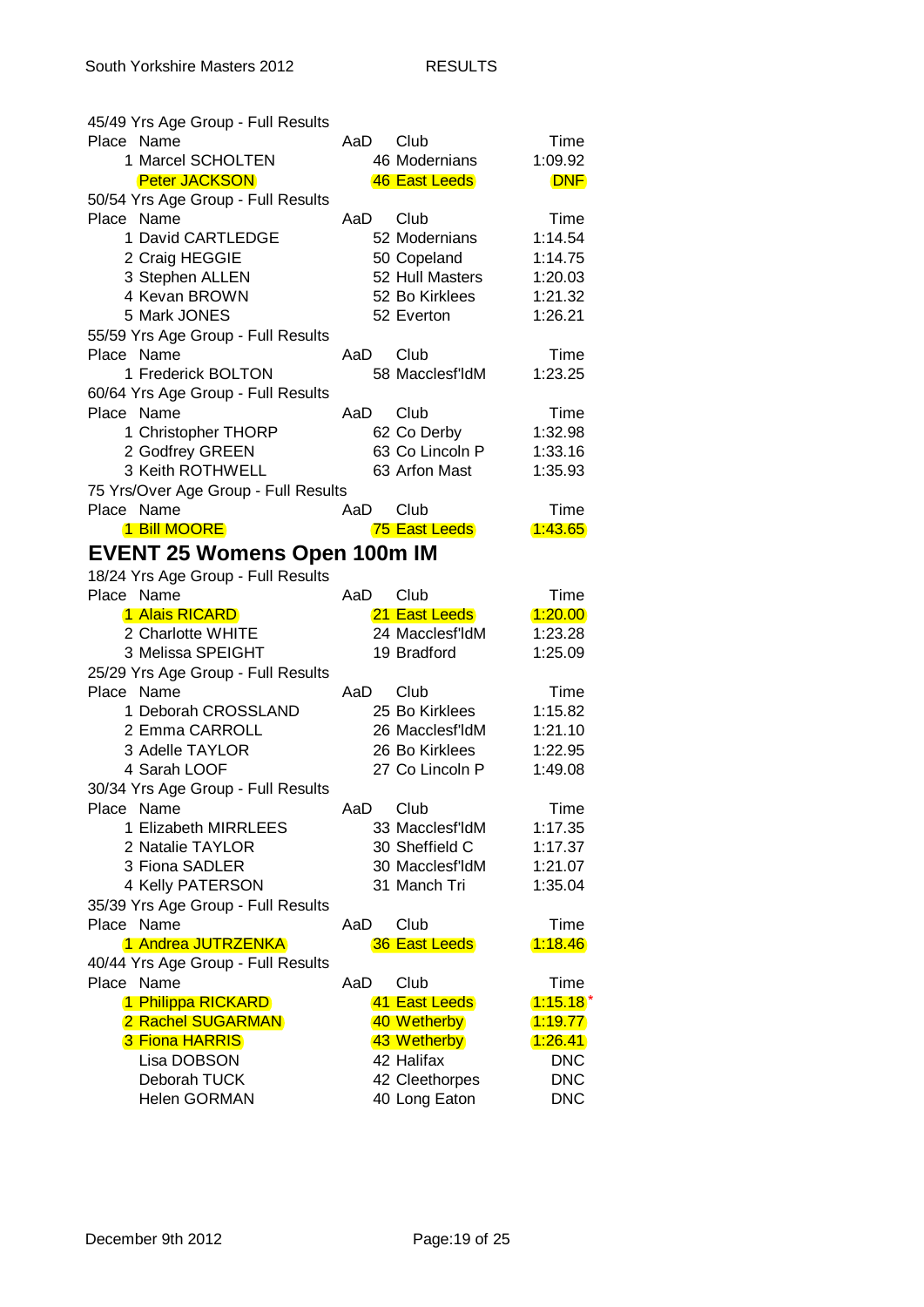| 45/49 Yrs Age Group - Full Results   |      |                 |            |
|--------------------------------------|------|-----------------|------------|
| Place Name                           | AaD. | Club            | Time       |
| 1 Judy BROWN                         |      | 48 Warr'ton Dol | 1:14.80    |
| 2 Jackie BUXTON                      |      | 47 South Axholm | 1:25.40    |
| <b>Helen DAVIES</b>                  |      | 45 South Beds   | <b>DNC</b> |
| <b>Nuala MUIR-COCHRANE</b>           |      | 48 Camden Swiss | <b>DNC</b> |
| 50/54 Yrs Age Group - Full Results   |      |                 |            |
| Place Name                           | AaD  | Club            | Time       |
| 1 Helen TURNER                       |      | 51 Rotherham Mo | 1:32.44    |
| 2 Carol JAMES                        |      | 52 Sheffield C  | 1:34.64    |
| 55/59 Yrs Age Group - Full Results   |      |                 |            |
| Place Name                           | AaD  | Club            | Time       |
| 1 Sally SHIELDS                      |      | 58 Bo Kirklees  | 1:26.06    |
|                                      |      |                 |            |
| 60/64 Yrs Age Group - Full Results   |      |                 |            |
| Place Name                           | AaD  | Club            | Time       |
| 1 Lesley CLIFF                       |      | 64 NottmLeander | 2:09.94    |
| 75 Yrs/Over Age Group - Full Results |      |                 |            |
| Place Name                           | AaD  | Club            | Time       |
| 1 Betty GRAYSON                      |      | 77 Hull Masters | 2:23.75    |
| <b>EVENT 26 Mens Open 100m IM</b>    |      |                 |            |
| 18/24 Yrs Age Group - Full Results   |      |                 |            |
| Place Name                           | AaD  | Club            | Time       |
| 1 Jake RYLATT                        |      | 20 East Leeds   | 1:06.03    |
| 2 Stephen HESELTON                   |      | 23 East Leeds   | 1:10.48    |
| 3 Ben DAVIS                          |      | 18 Co Lincoln P | 1:13.11    |
| 4 Ramtin SHAHBAZI                    |      | 21 Otter        | 1:15.51    |
| Igor MARIN                           |      | 23 Otter        | <b>DNC</b> |
| 25/29 Yrs Age Group - Full Results   |      |                 |            |
| Place Name                           | AaD  | Club            | Time       |
| 1 Matthew DAVIS                      |      | 29 Otter        | 1:01.84    |
|                                      |      |                 |            |
| 2 Jason KAN                          |      | 26 Bo Kirklees  | 1:05.17    |
| <b>3 Adam WILLIAMSON</b>             |      | 26 East Leeds   | $1:09.18*$ |
| Ross SZENDER                         |      | 27 Exmouth      | <b>DNC</b> |
| Andrew CZYZEWSKI                     |      | 29 Bo Kirklees  | <b>DNC</b> |
| Peter EDWARDS                        |      | 28 Arfon Mast   | DQ T-2L    |
| 30/34 Yrs Age Group - Full Results   |      |                 |            |
| Place Name                           | AaD  | Club            | Time       |
| 1 Robert HYDE                        |      | 31 Co Sheffield | 1:01.44    |
| 2 Benjamin MATTINSON                 |      | 31 Macclesf'ldM | 1:05.54    |
| 3 Robert KELLY                       |      | 31 Bo Kirklees  | 1:09.16    |
| 4 Stewart WORTHY                     |      | 34 Bo Kirklees  | 1:09.52    |
| 5 Ross JAKES                         |      | 33 Etwall       | 1:13.50    |
| <b>Christopher MALPASS</b>           |      | 33 Chester Acad | <b>DNC</b> |
| 35/39 Yrs Age Group - Full Results   |      |                 |            |
| Place Name                           | AaD  | Club            | Time       |
| 1 Simon KERRIGAN                     |      | 35 Co Sheffield | 1:09.56    |
| 2 Richard LAW                        |      | 38 Macclesf'ldM | 1:16.03    |
| <b>Richard BANDEY</b>                |      | 36 Hazel Grove  | <b>DNC</b> |
| 40/44 Yrs Age Group - Full Results   |      |                 |            |
| Place Name                           | AaD  | Club            | Time       |
| 1 Jamie MCHALE                       |      | 40 Co Sheffield | 1:07.41    |
| 2 Nigel BARKER-SMITH                 |      | 43 Sheff&Dist   | 1:20.76    |
| <b>Christopher MORGAN</b>            |      | 40 Out To Swim  | <b>DNC</b> |
|                                      |      |                 |            |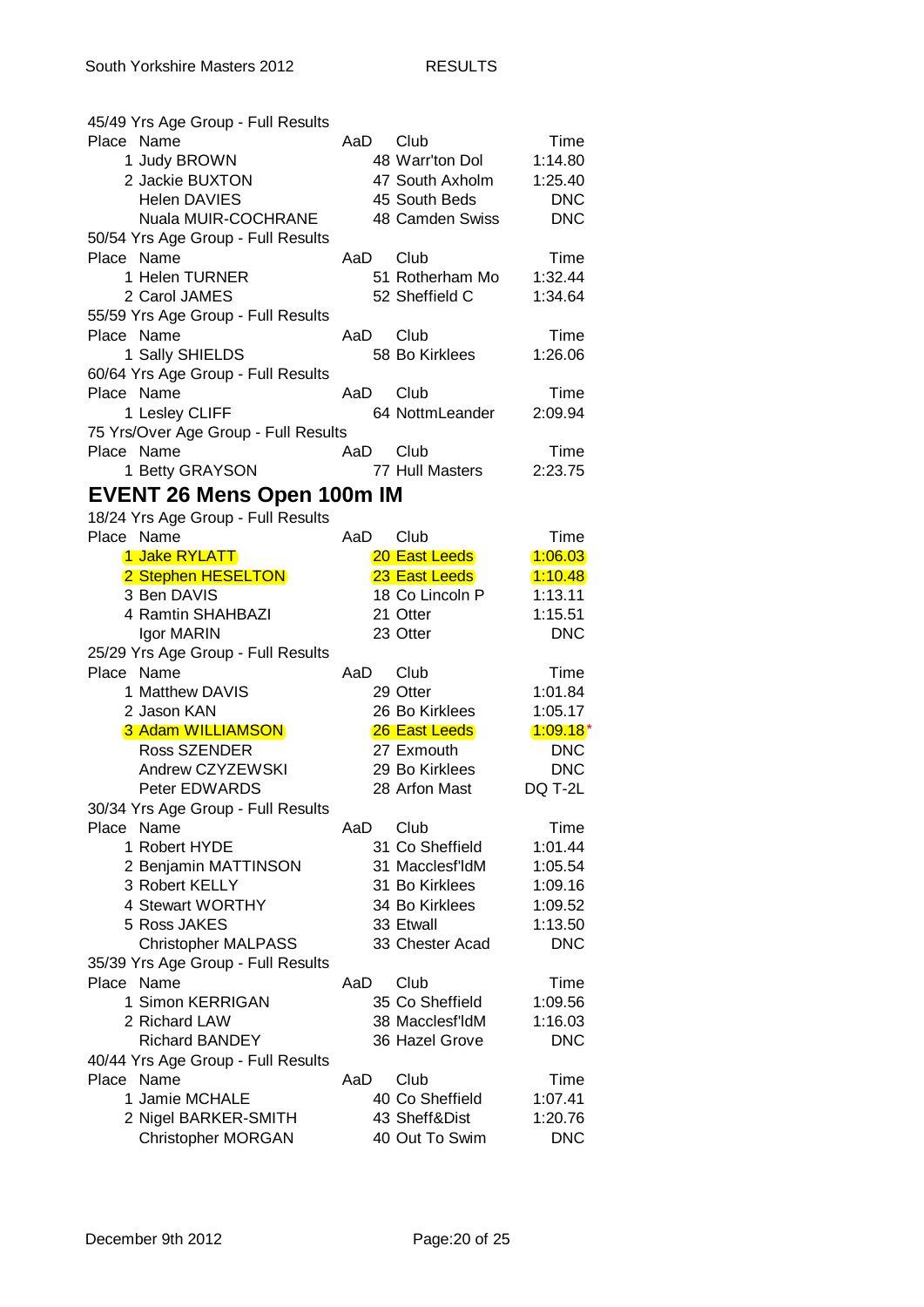| 45/49 Yrs Age Group - Full Results         |     |                         |                          |
|--------------------------------------------|-----|-------------------------|--------------------------|
| Place Name                                 | AaD | Club                    | Time                     |
| 1 Clive ROBERTS                            |     | 47 Chester Acad         | 1:10.93                  |
| 2 Stuart HOYLE                             |     | 46 East Leeds           | 1:12.23                  |
| <b>3 Chris SPOONER</b>                     |     | 48 Wetherby             | 1:16.60                  |
| <b>Richard KELLY</b>                       |     | 47 Hazel Grove          | <b>DNC</b>               |
| Jonathan SAUNDERS                          |     | 46 Sheff&Dist           | DQ T-2L                  |
| 50/54 Yrs Age Group - Full Results         |     |                         |                          |
| Place Name                                 | AaD | Club                    | Time                     |
| 1 David CARTLEDGE                          |     | 52 Modernians           | 1:08.47                  |
| 2 Mark JONES                               |     | 52 Everton              | 1:17.59                  |
| 3 Simon ROBINSON                           |     | 50 Hazel Grove          | 1:32.84                  |
|                                            |     |                         |                          |
| 55/59 Yrs Age Group - Full Results         |     |                         |                          |
| Place Name                                 | AaD | Club                    | Time                     |
| 1 Frederick BOLTON                         |     | 58 Macclesf'ldM         | 1:19.40                  |
| 2 Malcolm CLARK                            |     | <b>56 East Leeds</b>    | $1:28.41*$               |
| 60/64 Yrs Age Group - Full Results         |     |                         |                          |
| Place Name                                 | AaD | Club                    | Time                     |
| 1 Peter KERSLAKE                           |     | 64 NottmLeander         | 1:21.59                  |
| 2 David NEVILLE                            |     | 61 CNV                  | 1:29.57                  |
| 3 Godfrey GREEN                            |     | 63 Co Lincoln P         | 1:34.30                  |
| 4 Keith ROTHWELL                           |     | 63 Arfon Mast           | 1:36.65                  |
| 75 Yrs/Over Age Group - Full Results       |     |                         |                          |
| Place Name                                 | AaD | Club                    | Time                     |
| 1 Bill MOORE                               |     | 75 East Leeds           | 1.41.86                  |
| 2 Ted EVANS                                |     | 77 Co Derby             | 1:45.42                  |
| 3 Colin SAGE                               |     | 76 Hull Masters         | 1:45.95                  |
|                                            |     |                         |                          |
| <b>EVENT 27 Womens Open 100m Freestyle</b> |     |                         |                          |
| 18/24 Yrs Age Group - Full Results         |     |                         |                          |
| Place Name                                 | AaD | Club                    | Time                     |
| 1 Alison PENNELL                           |     | 23 South Axholm         | 59.69                    |
| 2 Kate ROBINSON                            |     | 21 South Beds           | 1:08.32                  |
| 3 Louise WIDRASCU                          |     | 24 Bradford             | 1:10.43                  |
| 4 Kristy DAVIS                             |     | <b>18 East Leeds</b>    | 1.10.84                  |
| <b>5 Katherine PURCELL</b>                 |     | 22 East Leeds           | 1:12.05                  |
| 6 Melissa SPEIGHT                          |     | 19 Bradford             | 1:14.64                  |
| <b>Alais RICARD</b>                        |     | 21 East Leeds           | <b>DNC</b>               |
| 25/29 Yrs Age Group - Full Results         |     |                         |                          |
| Place Name                                 | AaD | Club                    | Time                     |
| 1 Laura BOWDEN                             |     | 25 Trafford Met         | 1:04.28                  |
| 2 Sarah LIVESEY                            |     | 26 Co Sheffield         | 1:05.20                  |
| 3 Laura MARINELLI                          |     | 26 Long Eaton           | 1:05.75                  |
| Sarah LOOF                                 |     | 27 Co Lincoln P         | <b>DNC</b>               |
| <b>Natalie SAUNDERS</b>                    |     | 26 Sheff&Dist           | <b>DNC</b>               |
| 30/34 Yrs Age Group - Full Results         |     |                         |                          |
| Place Name                                 | AaD | Club                    | Time                     |
| 1 Anna FENTON                              |     | 30 Camden Swiss         | 1:01.79                  |
| 2 Emma WILLS                               |     | 33 York City            | 1:04.00                  |
| 3 Rachel WHITWELL                          |     | 32 Bo Kirklees          | 1:06.42                  |
| 4 Natalie TAYLOR                           |     | 30 Sheffield C          | 1:07.52                  |
| 5 Kelly PATERSON                           |     | 31 Manch Tri            | 1:25.17                  |
|                                            |     |                         |                          |
| Laura WALSH                                |     |                         |                          |
| <b>Kirstie FORBES</b>                      |     | 30 Staines<br>30 Etwall | <b>DNC</b><br><b>DNC</b> |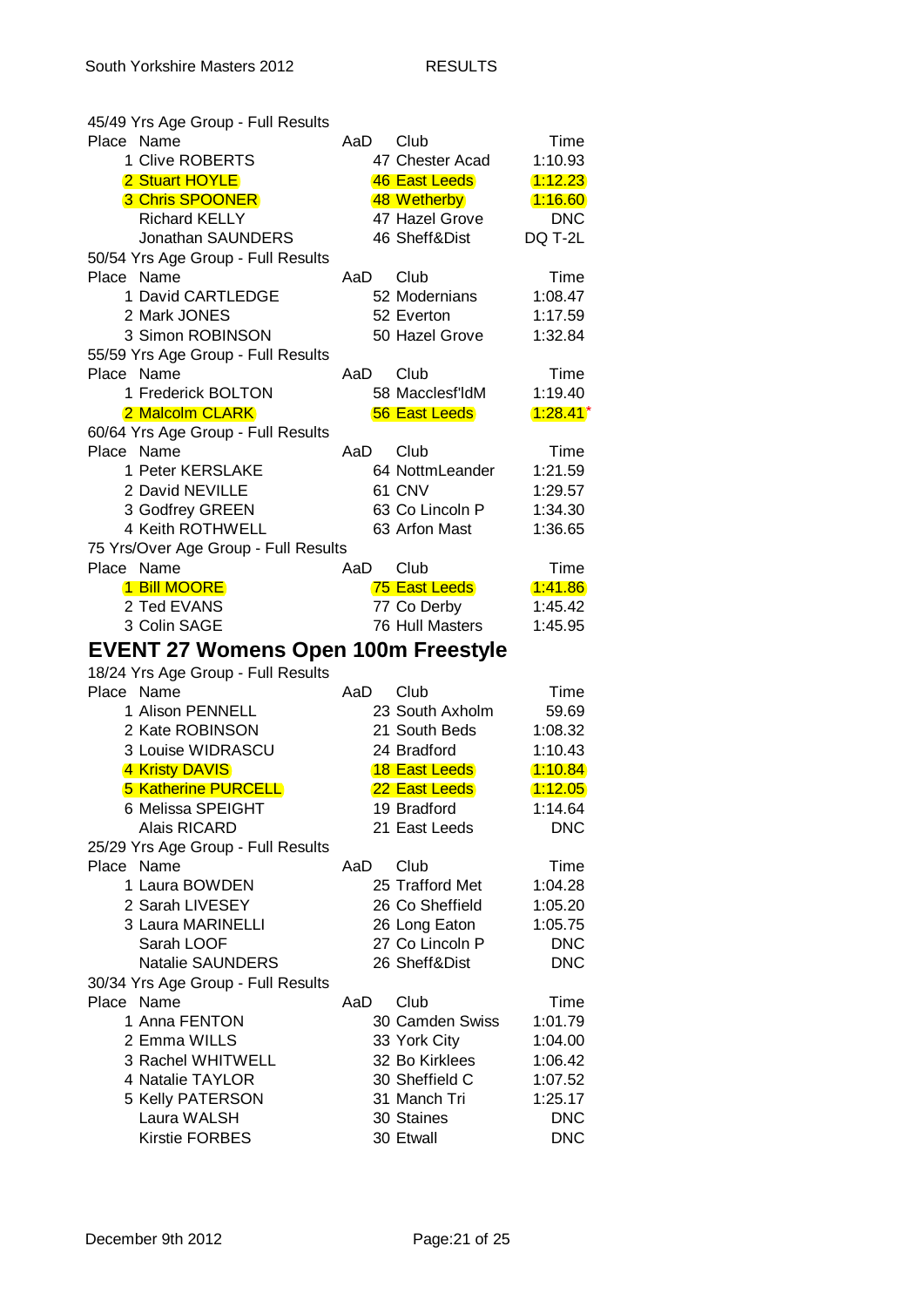| 35/39 Yrs Age Group - Full Results       |       |                      |            |  |
|------------------------------------------|-------|----------------------|------------|--|
| Place Name                               | AaD   | Club                 | Time       |  |
| 1 Gina HOBSON                            |       | 35 Otter             | 1:00.79    |  |
| 2 Sheryl CLAPHAM                         |       | 36 Bradford          | 1:11.15    |  |
| 3 Stephanie WILSON                       |       | 38 Arfon Mast        | 1:12.68    |  |
| 40/44 Yrs Age Group - Full Results       |       |                      |            |  |
| Place Name                               | AaD   | Club                 | Time       |  |
| 1 Helen GORMAN                           |       | 40 Long Eaton        | 1:04.51    |  |
| 2 Ruth RHODES                            |       | 44 Bradford          | 1:09.06    |  |
| 3 Karen BASSETT                          |       | 44 Bracknell         | 1:12.81    |  |
| 4 Jeanne PETIT                           |       | 42 Maxwell           | 1:14.28    |  |
| 5 Tracy MEYERHOFF                        |       | 44 Hull Masters      | 1:38.94    |  |
| 45/49 Yrs Age Group - Full Results       |       |                      |            |  |
| Place Name                               | AaD . | Club                 | Time       |  |
| 1 Judy BROWN                             |       | 48 Warr'ton Dol      | 1:04.50    |  |
| 2 Helen PLATER                           |       | 45 South Axholm      | 1:22.77    |  |
| 50/54 Yrs Age Group - Full Results       |       |                      |            |  |
| Place Name                               | AaD   | Club                 | Time       |  |
| 1 Julie HOYLE                            |       | <b>50 East Leeds</b> | $1:07.49*$ |  |
| 2 Susan ARROWSMITH                       |       | 50 NottmLeander      | 1:13.65    |  |
| 3 Frances WEST                           |       | 51 Macclesf'ldM      | 1:17.68    |  |
| 4 Ann LUCAS                              |       | 54 Darwen            | 1:29.97    |  |
| 55/59 Yrs Age Group - Full Results       |       |                      |            |  |
| Place Name                               | AaD   | Club                 | Time       |  |
| 1 Sally SHIELDS                          |       | 58 Bo Kirklees       | 1:15.90    |  |
| <b>Suzanne CLARKSON</b>                  |       | 57 Hull Masters      | <b>DNC</b> |  |
| Karen JENNINGS                           |       | 55 Spondon Mast      | <b>DNC</b> |  |
| 60/64 Yrs Age Group - Full Results       |       |                      |            |  |
| Place Name                               | AaD   | Club                 | Time       |  |
| 1 Lesley CLIFF                           |       | 64 NottmLeander      | 1:40.92    |  |
| 65/69 Yrs Age Group - Full Results       |       |                      |            |  |
| Place Name                               | AaD   | Club                 | Time       |  |
| 1 Rita EGAN                              |       | 68 South Beds        | 2:18.09    |  |
| Jean HIATT                               |       | 65 Spondon Mast      | <b>DNC</b> |  |
| <b>EVENT 28 Mens Open 100m Freestyle</b> |       |                      |            |  |
| 18/24 Yrs Age Group - Full Results       |       |                      |            |  |
| Place Name                               | AaD   | Club                 | Time       |  |
| 1 Adam GALLIMORE                         |       | 24 Hazel Grove       | 55.97      |  |
| 2 Richard FRYER                          |       | <b>19 East Leeds</b> | 57.52      |  |
| 3 Richard COOPER                         |       | 19 Sheffield C       | 59.00      |  |
| 4 James WARREN                           |       | 22 Co Leeds          | (1:01.42)  |  |
| 5 Ben DAVIS                              |       | 18 Co Lincoln P      | 1:02.71    |  |
| Igor MARIN                               |       | 23 Otter             | <b>DNC</b> |  |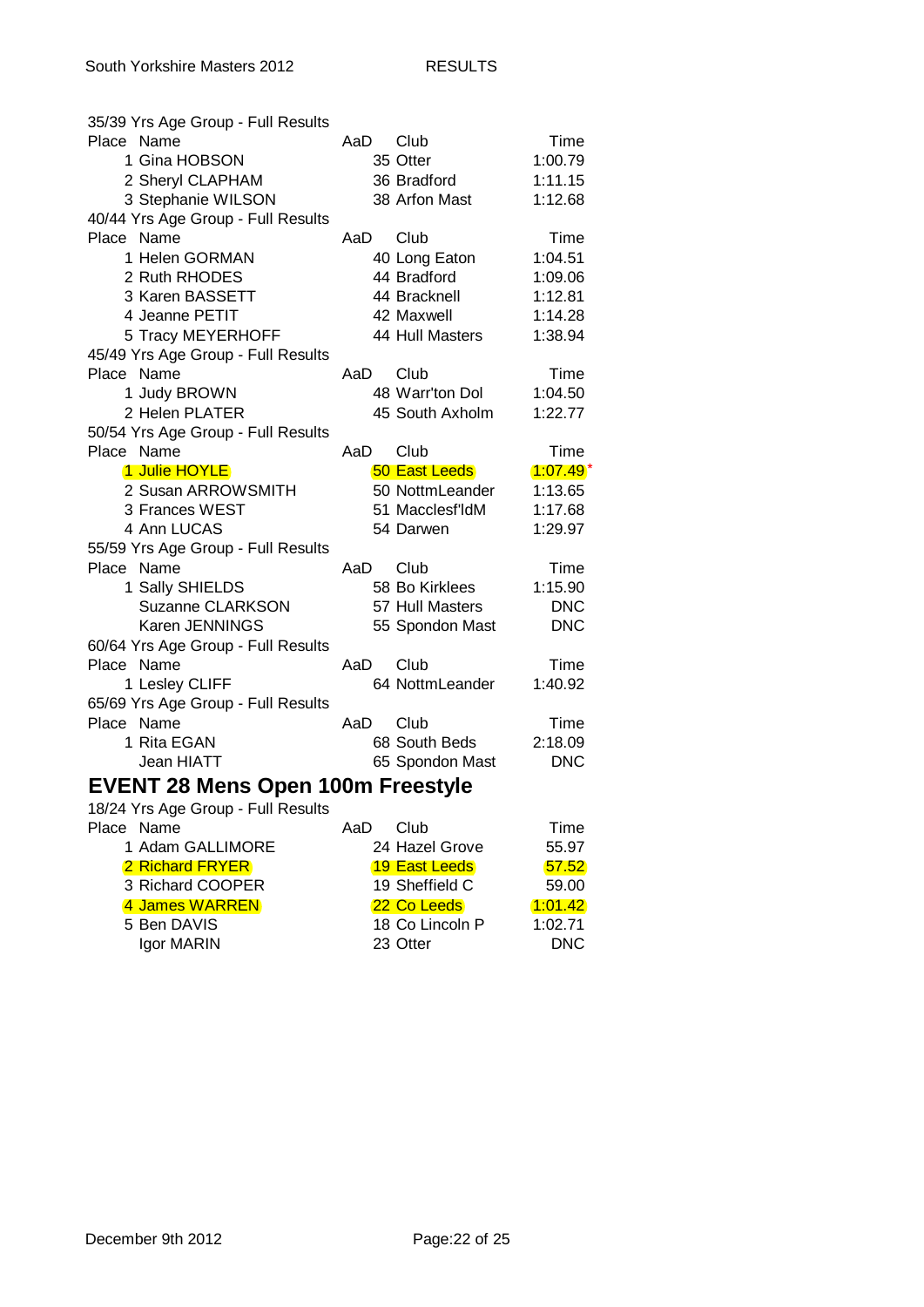|            | 25/29 Yrs Age Group - Full Results               |     |                      |                 |
|------------|--------------------------------------------------|-----|----------------------|-----------------|
| Place Name |                                                  | AaD | Club                 | Time            |
|            | 1 Neal TAYLOR                                    |     | 27 Camden Swiss      | 53.49           |
|            | 2 Tommaso TUFARELLI                              |     | 28 Otter             | 59.48           |
|            | 3 Christopher LEWINDON                           |     | 29 South Beds        | 1:02.02         |
|            | 4 Adam WILLIAMSON                                |     | 26 East Leeds        | 1:02.97         |
|            | 5 Sean HUNT                                      |     | 26 Eckington         | 1:05.41         |
|            | 6 Ian HANSFORD                                   |     | 25 Gainsborough      | 1:13.08         |
|            | 7 Peter EDWARDS                                  |     | 28 Arfon Mast        | 1:27.21         |
|            | <b>Matthew JAGGER</b>                            |     | 26 East Leeds        | <b>DNC</b>      |
|            | Adam TAPP                                        |     | 27 Exmouth           | <b>DNC</b>      |
|            | <b>Chris MARSH</b>                               |     | 29 Co Oxford         | <b>DNC</b>      |
|            | Andrew CZYZEWSKI                                 |     | 29 Bo Kirklees       | <b>DNC</b>      |
|            | 30/34 Yrs Age Group - Full Results               |     |                      |                 |
|            | Place Name                                       | AaD | Club                 | Time            |
|            | 1 David ROBERTS                                  |     | 31 Otter             | 54.23           |
|            |                                                  |     |                      |                 |
|            | 2 Andy HUNTER                                    |     | 34 Invictus          | 54.27           |
|            | <b>3 Chris KNEE</b>                              |     | 33 East Leeds        | $55.08*$        |
|            | 4 Richard WILKINSON-HALL                         |     | 34 Co Sheffield      | 58.76           |
|            | 5 Samuel CHADWICK                                |     | 33 Godalming         | 59.18           |
|            | 6 John MAJOR                                     |     | 33 South Hunsle      | 59.64           |
|            | 7 Paul NOBLE                                     |     | 31 Hull Masters      | 59.84           |
|            | 8 Robert KELLY                                   |     | 31 Bo Kirklees       | 59.94           |
|            | 9 Gregan CLARKSON                                |     | 30 Hull Masters      | 1:00.58         |
|            | 10 Nicholas CLIFFE                               |     | 31 Camden Swiss      | 1:01.57         |
|            | 11 Ross JAKES                                    |     | 33 Etwall            | 1:06.28         |
|            | <b>Stephen BARTON</b>                            |     | 30 Co Liverpool      | <b>DNC</b>      |
|            | 35/39 Yrs Age Group - Full Results               |     |                      |                 |
|            | Place Name                                       | AaD | Club                 | Time            |
|            |                                                  |     |                      |                 |
|            | 1 Paul ELLIS                                     |     | <b>36 East Leeds</b> | 58.31           |
|            | 2 Graeme ATHERTON                                |     | 37 Warr'ton Dol      | 58.87           |
|            | 3 Matt LEACH                                     |     | 36 Long Eaton        | 59.34           |
|            | 4 Richard ELLIS                                  |     | 39 Armthorpe         | 1:01.36         |
|            | 40/44 Yrs Age Group - Full Results               |     |                      |                 |
| Place Name |                                                  | AaD | Club                 | Time            |
|            | <b>1 Paul CLEMENCE</b>                           |     | 42 East Leeds        | 54.81           |
|            | 2 Colin CAMPBELL                                 |     | 42 York City         | 1:03.68         |
|            | 3 Scott DAVISON                                  |     | 40 Co Sheffield      | 1:04.06         |
|            | 4 Steve TURNER                                   |     | 44 Hazel Grove       | 1:04.92         |
|            | 5 Jonathan ODDY                                  |     | 44 Macclesf'ldM      | 1:06.01         |
|            | 6 Gregory CLARKE                                 |     | 40 South Axholm      | 1:07.55         |
|            | 7 Clive SMITH                                    |     | 43 Etwall            | 1:12.48         |
|            |                                                  |     | 40 Etwall            | 1:16.78         |
|            | 8 Stephen PRINCE                                 |     |                      |                 |
|            | 45/49 Yrs Age Group - Full Results<br>Place Name | AaD | Club                 |                 |
|            |                                                  |     |                      | Time            |
|            | 1 Marcel SCHOLTEN                                |     | 46 Modernians        | 56.52           |
|            | 2 Hugh TAYLOR                                    |     | 48 South Hunsle      | 59.21           |
|            | 3 Andrew WYCHERLEY                               |     | 47 Co Sheffield      | 59.26           |
|            | 4 Michael PEPPER                                 |     | 48 Rotherham Mo      | 1:06.66         |
|            | 5 Oggy EAST                                      |     | 45 Arfon Mast        | 1:11.70         |
|            | 50/54 Yrs Age Group - Full Results               |     |                      |                 |
|            | Place Name<br>1 Mark JONES                       | AaD | Club<br>52 Everton   | Time<br>1:05.98 |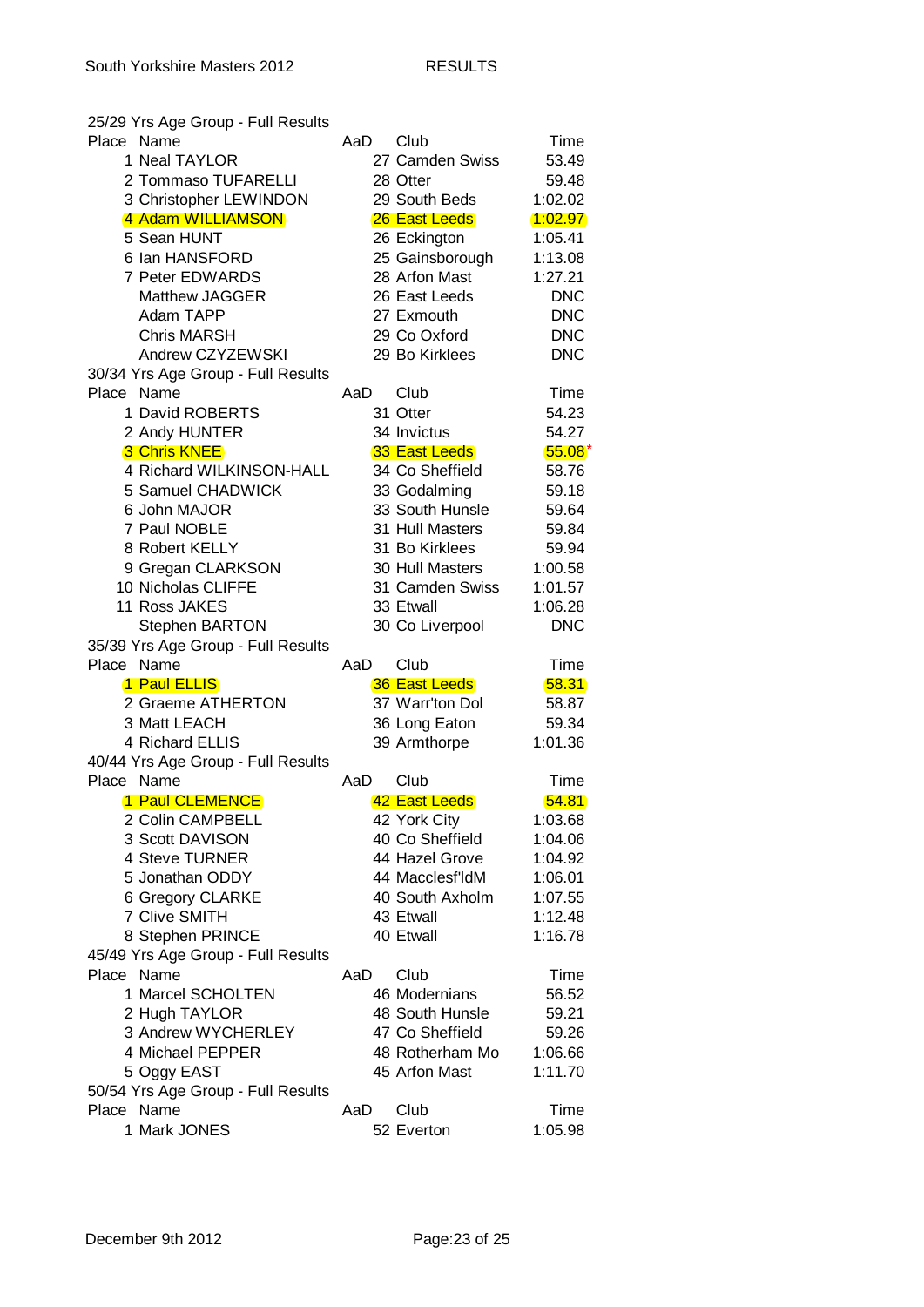| 55/59 Yrs Age Group - Full Results              |     |                             |                    |
|-------------------------------------------------|-----|-----------------------------|--------------------|
| Place Name                                      | AaD | Club                        | Time               |
| 1 Malcolm CLARK                                 |     | 56 East Leeds               | 1:16.23            |
| 2 Cleveland MEYERHOFF                           |     | 55 Hull Masters             | 1:17.93            |
| <b>Brian GODFREY</b>                            |     | 57 Bo Kirklees              | <b>DNC</b>         |
| 60/64 Yrs Age Group - Full Results              |     |                             |                    |
| Place Name                                      | AaD | Club                        | Time               |
| 1 Peter KERSLAKE                                |     | 64 NottmLeander             | 1:11.63            |
| 2 Christopher THORP                             |     | 62 Co Derby                 | 1:15.37            |
| 3 Keith ROTHWELL                                |     | 63 Arfon Mast               | 1:24.19            |
| 4 Paul FLETCHER                                 |     | 61 Co Leeds                 | 1.27.18            |
| 75 Yrs/Over Age Group - Full Results            |     |                             |                    |
| Place Name                                      | AaD | Club                        | Time               |
| 1 Colin SAGE                                    |     | 76 Hull Masters             | 1:32.90            |
| 2 Dennis HARRISON                               |     | 75 Hull Masters             | 1:33.70            |
| <b>EVENT 29 Womens Open 100m Freestyle Team</b> |     |                             |                    |
| Womens 72+ 100m Freestyle Team                  |     |                             |                    |
| <b>Full Results</b>                             |     |                             |                    |
| Place Name                                      | A.G | Club                        | Time               |
|                                                 |     |                             |                    |
| 1 East Leeds SC<br>2 Bradford SC                |     | <b>East Leeds</b>           | 57.42              |
|                                                 |     | <b>Bradford</b>             | 1:00.41            |
| <b>EVENT 30 Mens Open 100m Freestyle Team</b>   |     |                             |                    |
| Mens 72+ 100m Freestyle Team                    |     |                             |                    |
| <b>Full Results</b>                             |     |                             |                    |
|                                                 |     |                             |                    |
| Place Name                                      | A.G | Club                        | Time               |
| 1 East Leeds SC                                 |     | <b>East Leeds</b>           | 49.89              |
| 2 Hazel Gr/Saracens                             |     | <b>Hazel Grove</b>          | 51.01              |
|                                                 |     |                             |                    |
| <b>EVENT 31 Womens Open 100m Freestyle Team</b> |     |                             |                    |
| Womens 120+ 100m Freestyle Team                 |     |                             |                    |
| <b>Full Results</b>                             |     |                             |                    |
| Place Name                                      | A.G | Club                        | Time               |
| 1 Borough of Kirklees SC                        |     | <b>Bo Kirklees</b>          | 57.49              |
| 2 Macclesfield Masters                          |     | Macclesf'ldM                | 58.72              |
| 3 Hull Masters SC                               |     | <b>Hull Masters</b>         | 1:04.11            |
| <b>EVENT 32 Mens Open 100m Freestyle Team</b>   |     |                             |                    |
| Mens 120+ 100m Freestyle Team                   |     |                             |                    |
| <b>Full Results</b>                             |     |                             |                    |
| Place Name                                      | A.G | Club                        | Time               |
| 1 East Leeds SC                                 |     | <b>East Leeds</b>           | 48.59              |
|                                                 |     | <b>Bo Kirklees</b>          |                    |
| 2 Borough of Kirklees SC<br>3 Hazel Gr/Saracens |     | <b>Hazel Grove</b>          | 49.42<br>53.39     |
| 4 South Axholme Sharks                          |     | South Axholm                |                    |
|                                                 |     |                             | 1:00.28            |
| EVENT 33 Womens Open 100m Freestyle Team        |     |                             |                    |
| Womens 160+ 100m Freestyle Team                 |     |                             |                    |
| <b>Full Results</b>                             |     |                             |                    |
| Place Name                                      | A.G | Club                        | Time               |
| 1 Sheffield City SC<br>2 South Axholme Sharks   |     | Sheffield C<br>South Axholm | 1:03.69<br>1:05.57 |